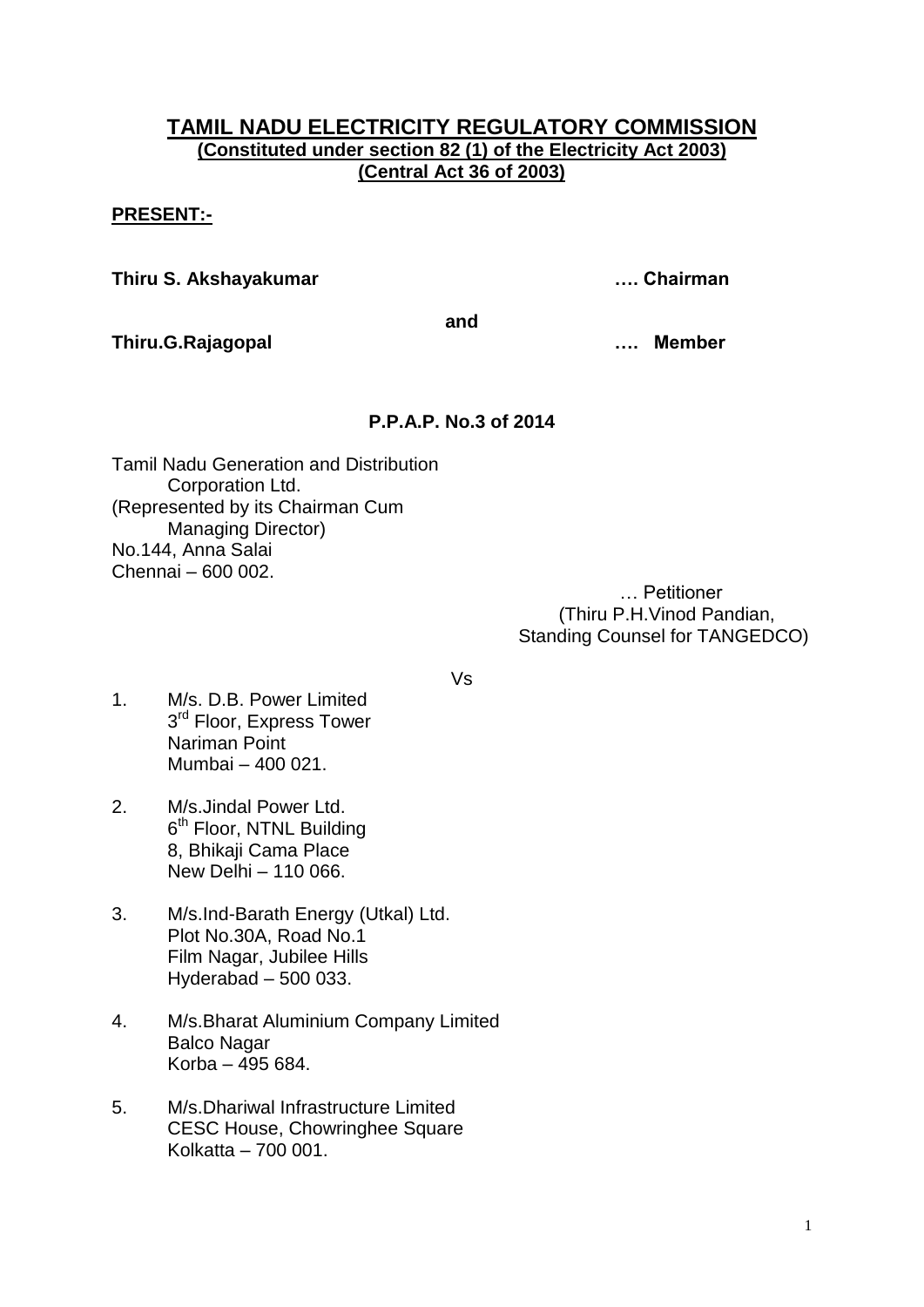- 6. M/s. PTC India Limited 2<sup>nd</sup> Floor, NBCC Tower 15, Bhikaji Cama Place New Delhi – 110 066.
- 7. KSK Mahanadi Power Company Ltd. 8-2-293/82/A/431/A, Road 22 Jubilee Hills, Hyderabad – 500 033.
- 8. M/s. GMR Energy Trading Ltd. GMR Group, 1BC Knowledge Park, Phase 2 D Block, 9<sup>th</sup> Floor, 4/1, Bannerghatta Road Bangalore – 560 029.
- 9. M/s.IL & FS Tamil Nadu Power Company Ltd. B-Block, Navin's Presidum, 4<sup>th</sup> Floor 103, Nelson Manickam Road Aminjikarai Chennai – 600 029.
- 10. M/s. Coastal Energen private Ltd. 7<sup>th</sup> Floor, Buhari Towers No.4, Moores Road Chennai – 6
- 11. M/s.OPG Power Generation Pvt. Ltd. No.6, Sardar Patel Road **Guindy** Chennai – 600 032.

….Respondents

| Dates of hearing | $: 17-03-2014, 29-04-2014, 14-07-2014$ |
|------------------|----------------------------------------|
|                  | 30-07-2014, 15-09-2014 and             |
|                  | 23-02-2016                             |
|                  |                                        |

**Date of order** : 29-07-2016

The above P.P.A.P.No.3 of 2014 came up for final hearing before the

Commission on 23-02-2016. The Commission upon perusing the above petition and

the connected records and after hearing both sides passes the following order:-

## **ORDER**

## **1. Prayer of the Petitioner:-**

The prayer of the petitioner is to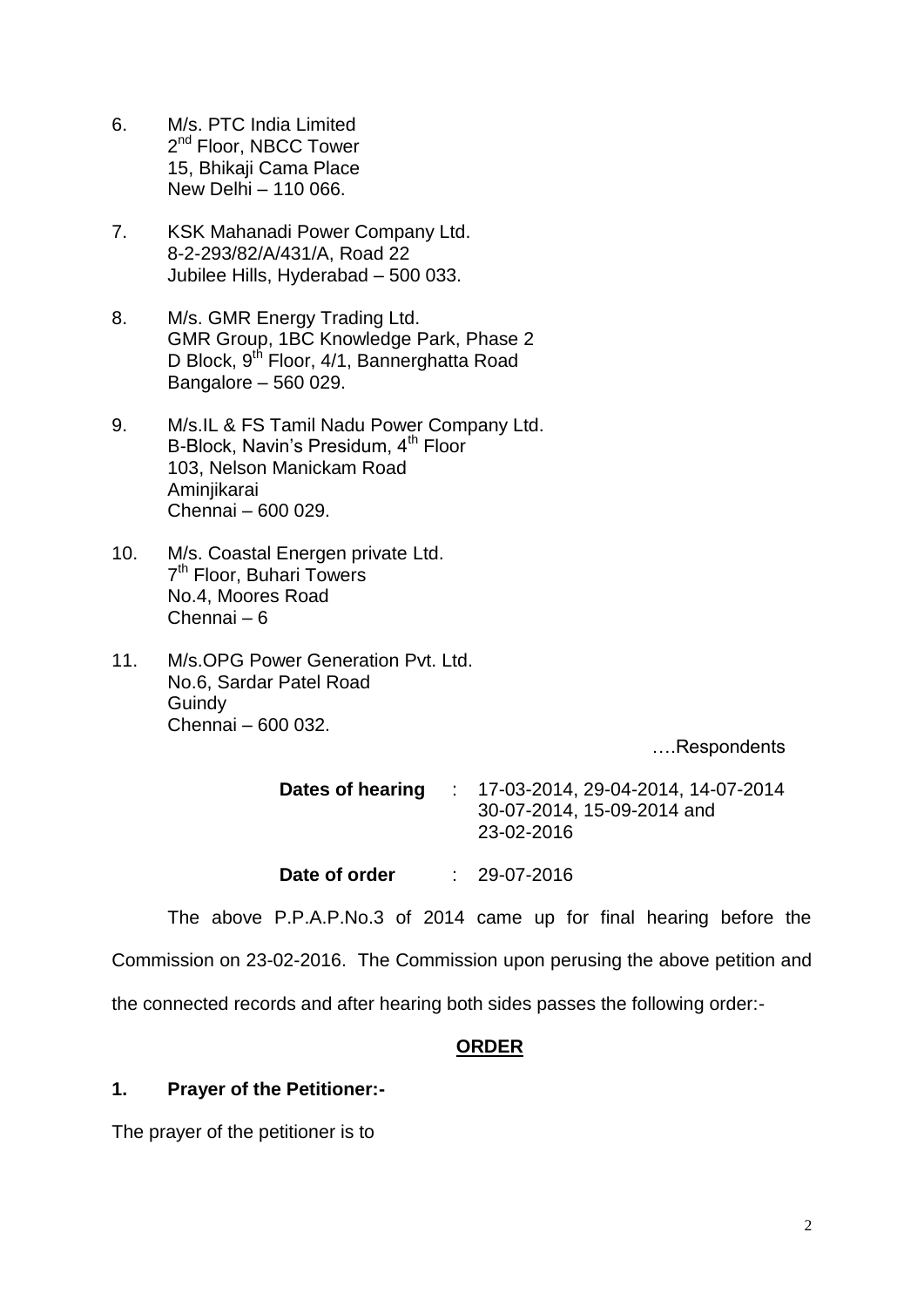- (a) Condone the delay in the process of tender undertaken by the Petitioner under Case 1 bidding (Tender No.03/PPLT/2011) which exceeded by 170 days over and above the prescribed period of 195 days as stipulated in Clause 5.19 read with Annexure 2 of the guidelines for determination of tariff by bidding process for procurement of power by distribution licensees ; and
- (b) Adopt levelised tariff of Rs.4.91 per kWhr for purchase of 3330 MW base load power as below as agreed by the Petitioner and the Respondents in Power Purchase Agreements in terms of section 63 of the Electricity Act, 2003.

| SI.            | Name of the bidding companies        | Quantum |
|----------------|--------------------------------------|---------|
| No.            |                                      | in MW   |
|                |                                      |         |
| 1              | M/s. Bharat Aluminium Company Ltd.   | 200     |
| $\overline{2}$ | M/s. Coastal Energen Power Ltd.      | 558     |
| 3              | M/s.D.B.Power Ltd.                   | 208     |
| 4              | M/s. Dhariwal Infrastructure Ltd     | 100     |
| 5              | M/s.G.M.R. Energy Trading Ltd.       | 150     |
| 6              | M/s.Ind Bharath Energy (Utkal) Ltd.  | 500     |
| $\overline{7}$ | M/s.Jindal Power Ltd.                | 400     |
| 8              | M/s.KSK Mahanadi Power Company Ltd.  | 500     |
| 9              | M/s.OPG Power Gen Pvt. Ltd.          | 74      |
| 10             | M/s.PTC India Ltd.                   | 100     |
| 11             | M/s.IL & FS Tamil Nadu Power Company | 540     |
|                | Ltd.                                 |         |
|                | TOTAL                                | 3330    |

## **2. Facts of the case:-**

TANGEDCO, the Petitioner proposes to purchase 3330 MW of power from Nine (9) Private Power Producers and two (2) Power Traders under Case I bidding at a levelised tariff of Rs.4.91 per kWhr by entering into P.P.A. with those Generators for a period of fifteen years. The Petitioner filed M.P. No.37 of 2012 before the Commission on 09-10-2012 requesting approval for certain deviations from the Standard Bid Documents for procurement of 1000 MW  $\pm$  20% RTC power for a period of 15 years from 2013 under long term. The Commission vide order dated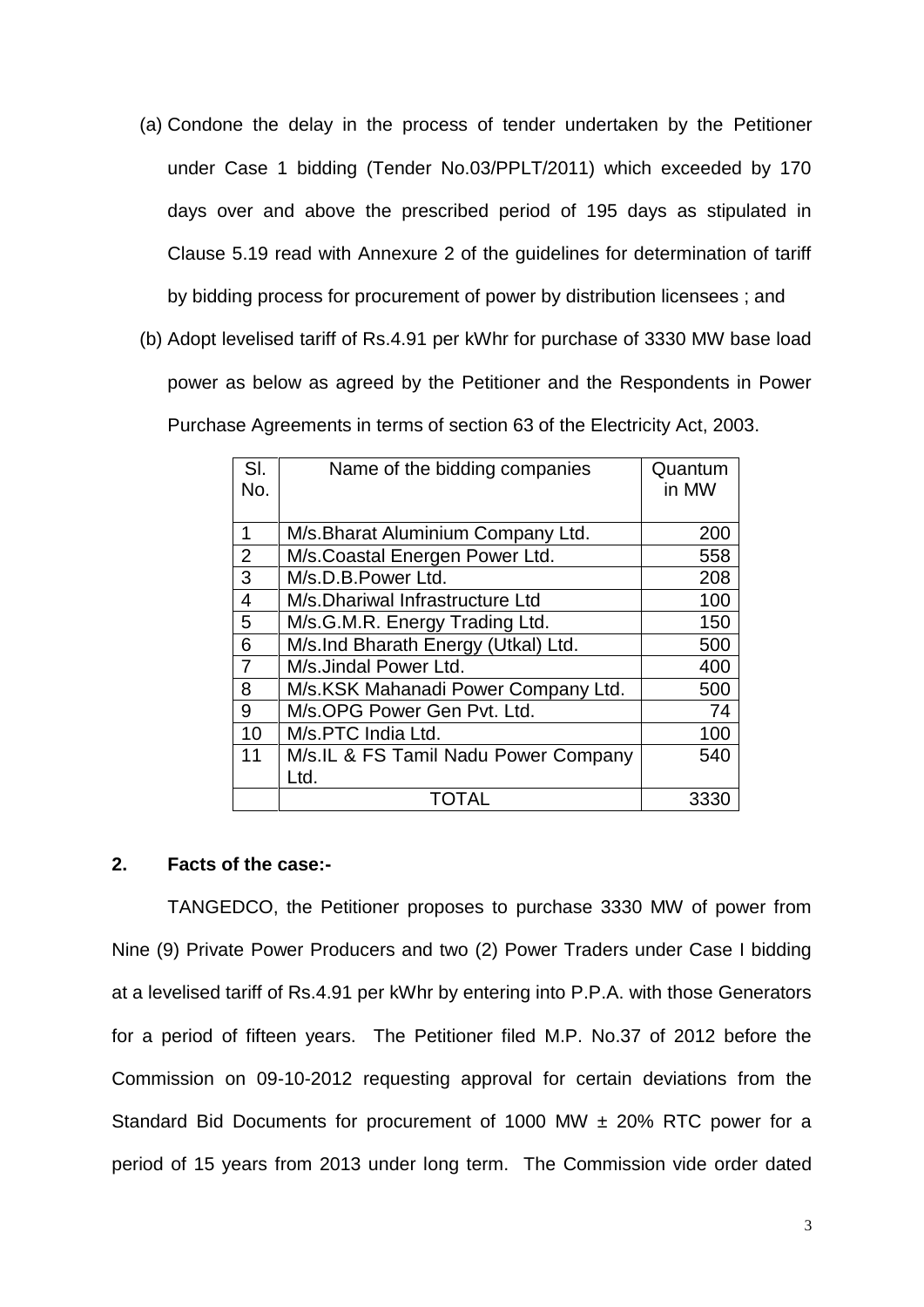18-12-2012 accorded approval to float tender for procurement of 1000  $\pm$  20% with the deviations stated therein. In M.P.No.27 of 2013 TANGEDCO prayed for approval of 2122 M.W being the balance power required out of the estimated demand of power for Tamil Nadu as per CEA intimation. The Commission acceded to the said prayer vide order dated 18-10-2013. Present petition interalia seeks approval for the levelised tariff of Rs.4.91 per kWhr as discussed in the Tender No.03/PPLT/2011.

#### **3. Submission of the Petitioner in the P.P.A.P.:-**

3.1. Section 63 of the Electricity Act, 2003 states that notwithstanding anything contained in section 62, the appropriate Commission shall adopt the tariff if such tariff has been determined through transparent process of bidding in accordance with the guidelines issued by the Central Government. Clause 6.4 of the guidelines states that the signed PPA along with the certification / certificates provided by the evaluation committee and by the procurer as provided in clause 6.2 shall be forwarded to the appropriate Commission for adoption of tariffs in terms of section 63 of the Act.

3.2. Clause 5.19 of the guidelines states that in the single stage bid process a minimum period of 75 days shall be allowed between the issuance of RFP documents and the last date of bid submission. In normal circumstances the bid process is likely to be completed in a period of 120 days. The procurer may give extended time frame over and above the time specified. However, if the bidding process is likely to take more than 195 days, approval of the appropriate Commission shall be obtained in accordance with clause 5.16 of guidelines of Central Government.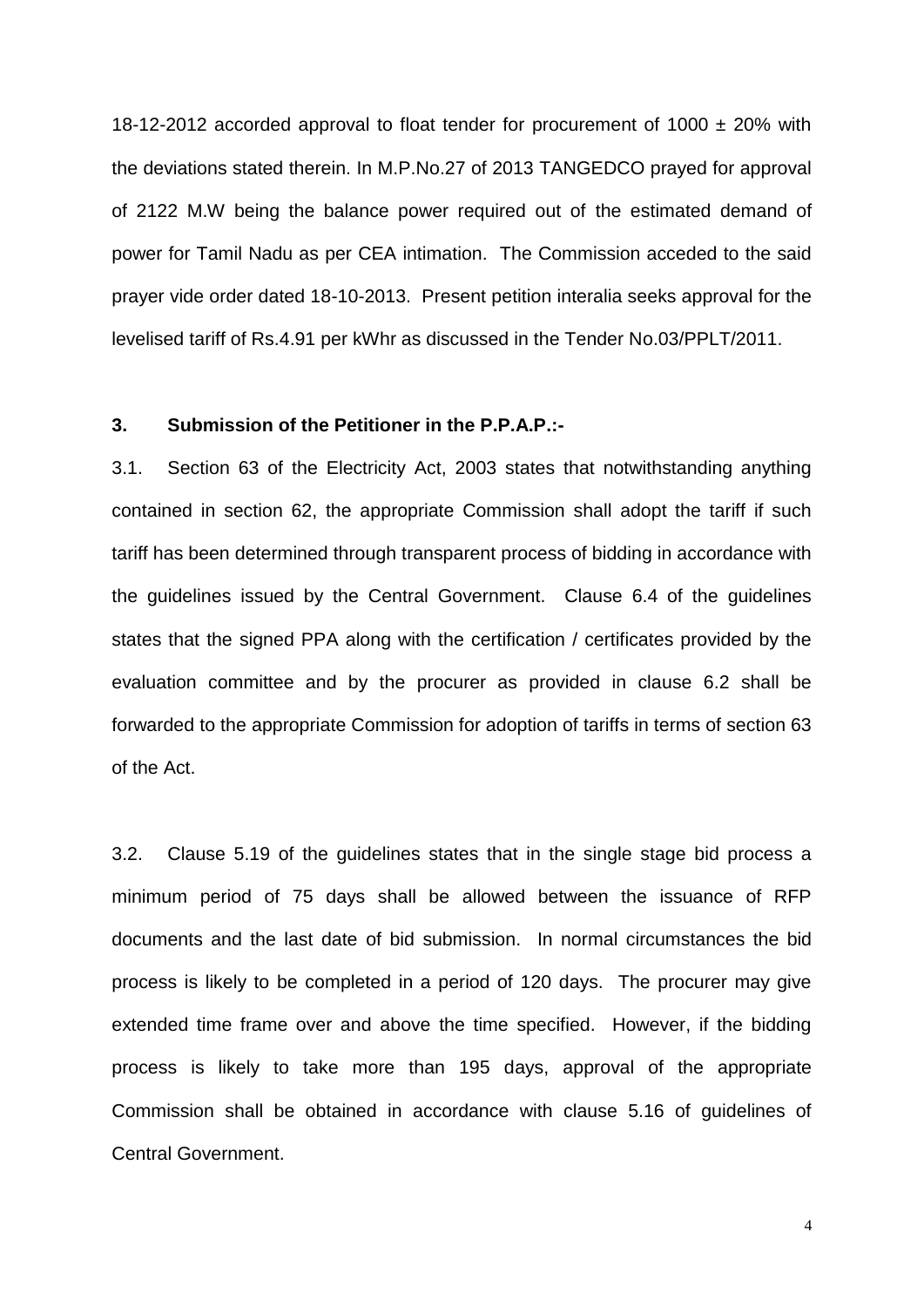3.3. Clause 5.16 of the guidelines states that in case there is any deviation from the guidelines, the same shall be with the prior approval of the appropriate Commission. The appropriate Commission shall decide on the modifications to the bid documents within a reasonable time not exceeding 90 days.

3.4. The Board of TANGEDCO in the  $29<sup>th</sup>$  meeting held on 27-09-2012, approved the proposal of procurement of 1000 MW  $\pm$  20% each RTC power by floating two tenders with two different delivery dates to meet the base load demand throughout the year under Case-I bidding for a period of 15 years, as per Ministry of Power / Government of India guidelines.

3.5. Miscellaneous Petition M.P. No.37 of 2012 was filed before the Commission on 09-10-2012 requesting approval for certain deviations proposed from the Standard Bid Documents for procurement of 1000 MW  $\pm$  20% RTC power for a period of 15 years from 2013 under long term. The Commission vide order dated 18-12-2012 accorded approval to float tender for procurement of 1000  $\pm$  20% with the following deviations:-

- a) Deviations in payment mechanism with the provision of direct payment and standby LC / Bank Guarantee instead of LC and Escrow mechanism.
- b) Option to decide the scheduled delivery date which shall not be less than five months instead of four years from the effective date.
- c) Failure to start supply even after expiry of six months instead of twelve months, may be considered as seller's event of default and to apply provisions of Article 11.
- d) Net worth should be equal to or greater than the value calculated at the rate of Rs.0.50 crore per MW of capacity offered by the bidder on date of opening of the tender.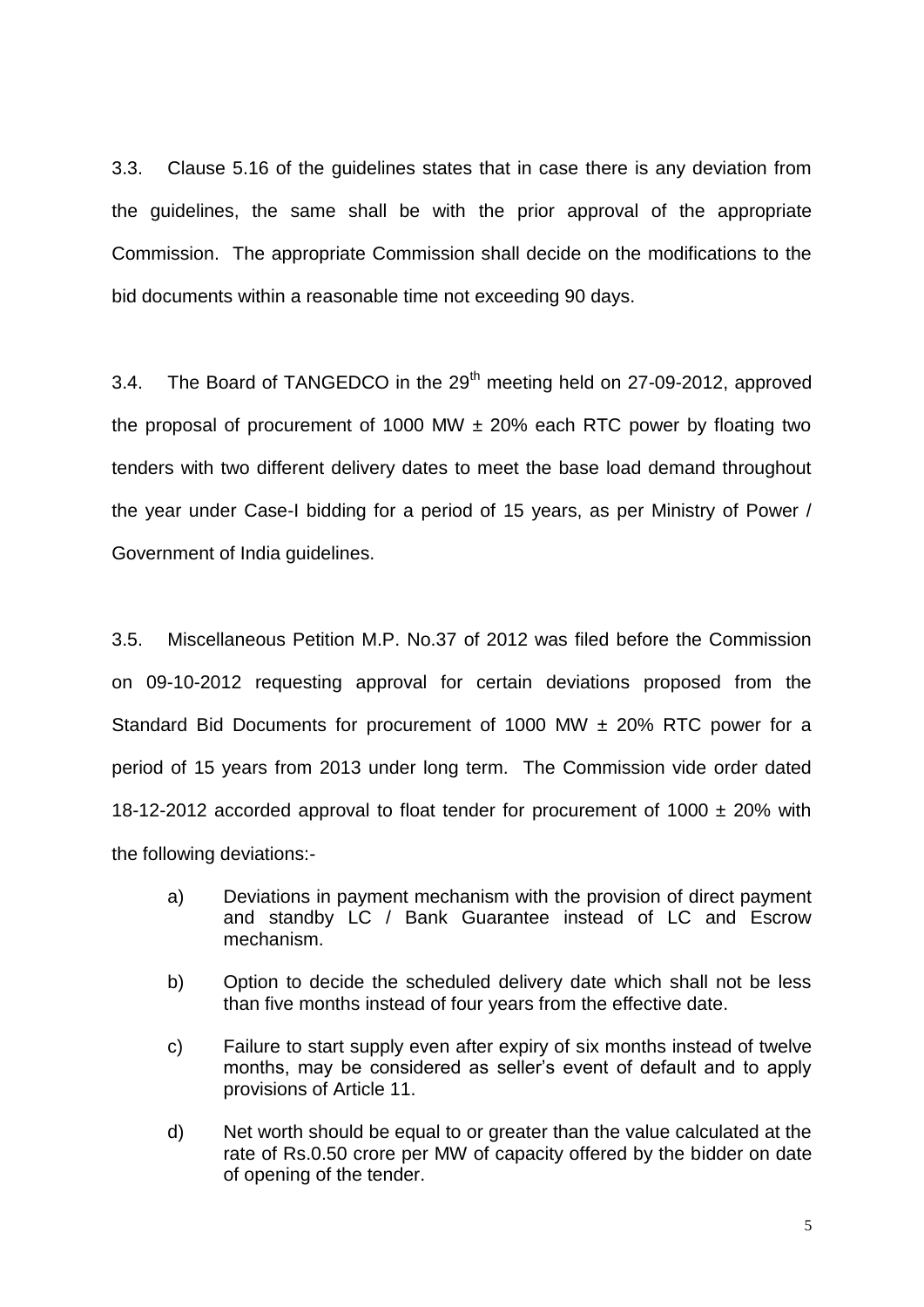3.6. TANGEDCO floated tender on 21-12-2012 to procure 1000 MW ± 20% RTC power on long term under Case I bidding procedure for meeting the base load requirement of TANGEDCO for a period of fifteen years i.e. from 01-10-2013 to 30-09-2028.

The time schedule for completion of the bidding process is as follows:

| Event                                                                                                  | <b>Original Schedule</b>   | <b>Actual Schedule</b>                                                                |
|--------------------------------------------------------------------------------------------------------|----------------------------|---------------------------------------------------------------------------------------|
| Date of issue of RFP                                                                                   | 21-12-2012 (T0)            | 21-12-2012 (T0)                                                                       |
| of Written<br>clarification<br>Submission<br>amendments if any, on the RFP documents<br>by the bidders | 05-01-2013<br>$(T0 + 15)$  | 05-01-2013<br>$(T0 + 15)$                                                             |
| Pre-Bid Meeting(s) (if required)                                                                       | 11-01-2013                 | 11-01-2013                                                                            |
| Revision of RFP documents (if required) and<br>issuance of revised RFP documents                       | 21-01-2013<br>$(T0 + 30)$  | 21-01-2013<br>$(T0 + 30)$                                                             |
| Bid submission and opening of Non-Financial<br><b>Bid</b>                                              | 06-03-2013<br>$(T0 + 75)$  | 06-03-2013<br>$(T0 + 75)$                                                             |
| Opening of Financial Bid of qualified bidders                                                          | 21-03-2013<br>$(T0 + 90)$  | 07-05-2013<br>$(T0 + 137)$                                                            |
| Short listing of successful bidder(s) and issue<br>of LOI                                              | 01-04-2013<br>$(T0 + 100)$ | 18-07-2013 &<br>14-11-2013<br>$(T0 + 209)$                                            |
| Signing of PPA documents                                                                               | 20-04-2013<br>$(T0 + 120)$ | 08, 19,<br>23-08-2013,<br>27-11-2013 and<br>10,12,18,19,<br>2012-2013<br>$(T0 + 365)$ |

3.7. Memorandum of Petition was filed on 23-01-2013 before the Commission to intimate TANGEDCO remarks for written clarification / amendment submitted by bidders.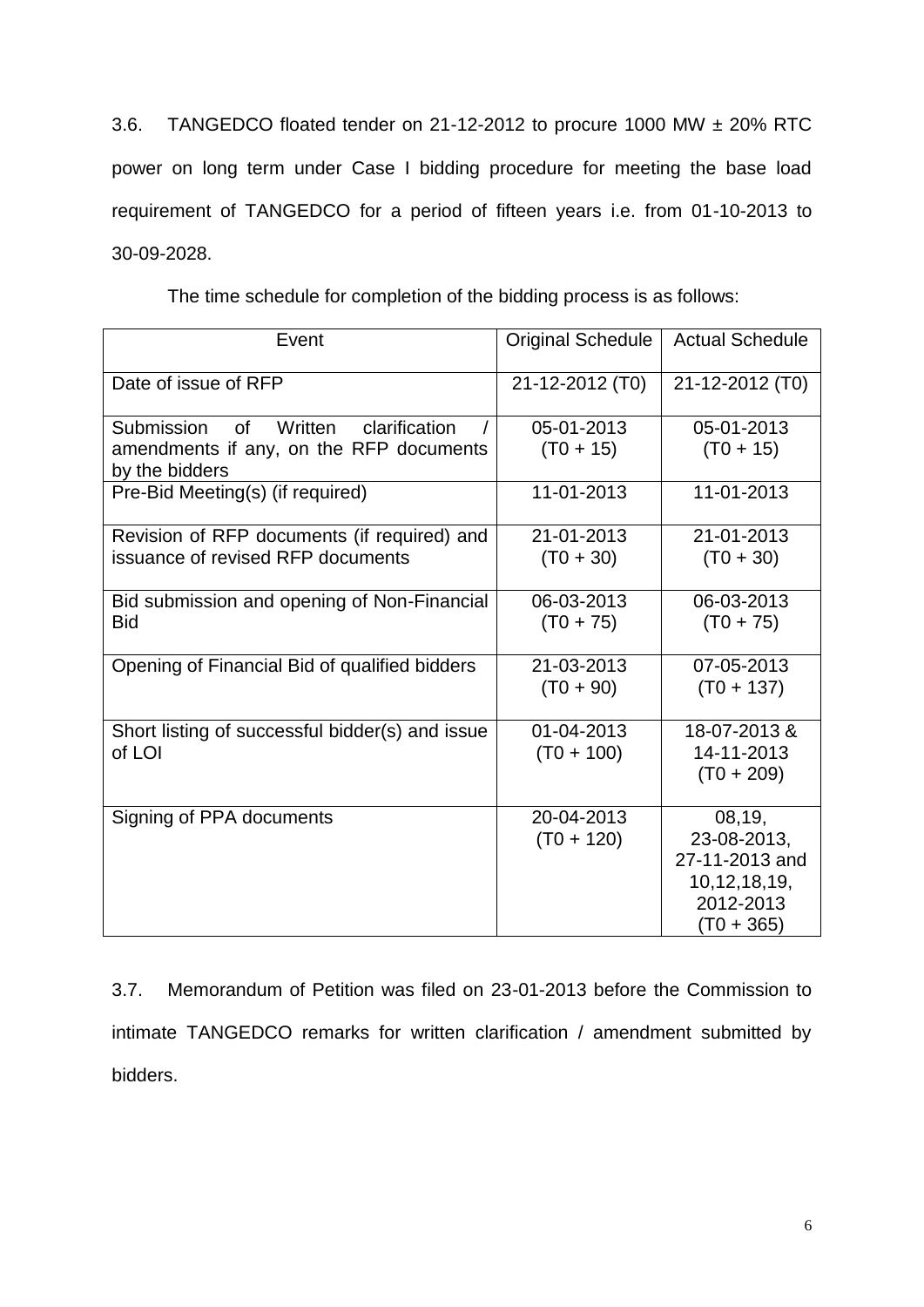3.8. As per Clause 5.9 of the guidelines, TANGEDCO constituted bid evaluation committee comprising the following members:-

| SI.            | Name            | Designation                                     |  |  |  |
|----------------|-----------------|-------------------------------------------------|--|--|--|
| No.            |                 |                                                 |  |  |  |
|                | K.Seshadri      | <b>Chief Engineer / Private Power Projects</b>  |  |  |  |
| $\overline{2}$ | S.Arulsamy      | <b>Chief Financial Controller / TANGEDCO</b>    |  |  |  |
| $\overline{3}$ | R.Kaliyamoorthy | <b>Bank</b><br>Retired General<br>Manager, TNSC |  |  |  |
|                |                 | (External Member)                               |  |  |  |

3.9. 12 Nos. Non-Financial bids (Envelope-I) were received from the following bidding companies and same were opened on 06-03-2013 at 14.30 hours in the presence of the bidders / authorized representatives and the bid evaluation committee has evaluated the same. The details of bids are as follows:-

| SI.            | Name of the bidding companies                                  | <b>Details</b>     | <b>Offered</b>                            |
|----------------|----------------------------------------------------------------|--------------------|-------------------------------------------|
| No.            |                                                                |                    | Quantum                                   |
| 1              | M/s.Bharat Aluminium Company Ltd.,  <br>Korba                  | Generator          | <b>200 MW</b>                             |
| $\overline{2}$ | M/s.Coastal<br>Energen<br>Power<br>Ltd.,<br>Tuticorin          | Generator          | 600 MW but<br>limited to 558<br><b>MW</b> |
| $\mathfrak{B}$ | M/s.D.B.Power Ltd., Chattisgarh                                | Generator          | <b>208 MW</b>                             |
| $\overline{4}$ | Infrastructure<br>M/s.Dhariwal<br>Ltd.,<br>Maharashtra         | Generator          | 100 MW                                    |
| 5              | Trading<br>M/s.G.M.R. Energy<br>Ltd.,<br><b>Bangalore</b>      | Trader             | <b>150 MW</b>                             |
| 6              | M/s.Ind Bharath Energy (Utkal) Ltd.,<br>Hyderabad              | Generator          | 500 MW                                    |
| $\overline{7}$ | M/s. Jindal Power Ltd., New Delhi                              | Generator          | 400 MW                                    |
| 8              | M/s.KSK Mahanadi Power Company<br>Ltd., Hyderabad.             | Generator          | 500 MW                                    |
| 9              | M/s.OPG Power Gen Pvt. Ltd., Chennai                           | Generator          | 74 MW                                     |
| 10             | M/s.PTC India Ltd., New Delhi                                  | Trader             | 100 MW                                    |
| 11             | M/s.Simhapuri Energy Ltd., Hyderabad                           | Generator   100 MW |                                           |
| 12             | & FS Tamil<br>Nadu<br>M/s.IL<br>Power<br>Company Ltd., Chennai | Generator          | 540 MW                                    |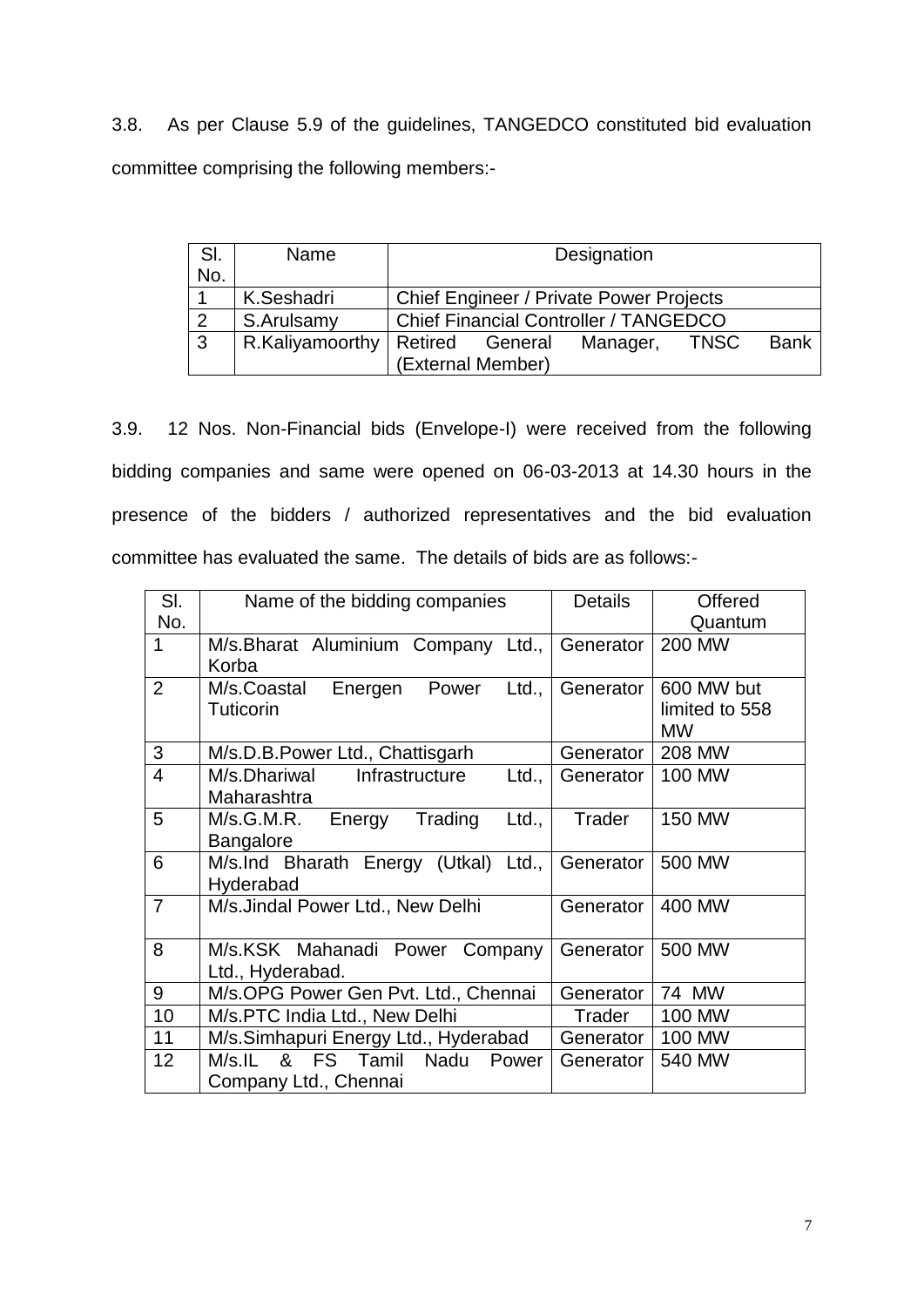3.10. The Non-Financial Bid Evaluation Committee meeting held on 18-04-2013, recommended for opening of financial bids of the above twelve bidders who met the qualification requirements. The financial bids of the twelve bidders were opened on 07-05-2013.

3.11. The levelized tariff was calculated for all bidders by applying the Escalation factor and discount factor notified by CERC applicable on the day which is seven days prior to bid deadline (06-03-2013).

| SI.             | Name of the       | Quantum       | Actual    | Rank           |
|-----------------|-------------------|---------------|-----------|----------------|
| No.             | bidding companies | in MW         | Levelized |                |
|                 |                   |               | Tariff in |                |
|                 |                   |               | Rs./kWhr  |                |
|                 |                   |               |           |                |
| 1               | M/s.DB Power Ltd. | <b>208 MW</b> | 4.910     | L1             |
| $\overline{2}$  | M/s.Jindal        | 400 MW        | 4.936     | L2             |
| 3               | M/s. Ind Barath   | 500 MW        | 4.952     | L <sub>3</sub> |
| 4               | M/s.BALCO         | <b>200 MW</b> | 5.063     | L4             |
| 5               | M/s.Dhariwal      | 100 MW        | 5.249     | L5             |
| 6               | M/s.PTC           | 100 MW        | 5.366     | L6             |
| $\overline{7}$  | M/s.KSK           | 500 MW        | 5.486     | L7             |
| 8               | M/s.GMR           | 150 MW        | 5.681     | L8             |
| 9               | M/s.IL & FS       | 540 MW        | 6.134     | L9             |
| 10              | M/s.Coastal       | 558 MW        | 6.182     | L10            |
| 11              | M/s.OPG           | 74 MW         | 7.502     | L11            |
| 12 <sup>2</sup> | M/s.Simhapuri     | 100 MW        | 9.848     | L12            |
|                 |                   |               |           |                |

3.12. The Financial Bid Evaluation Committee after meeting held on 18-05-2013 recommended that as per Clause 6.2 of MOP guidelines, the above twelve bids have been evaluated correctly and the levelized tariff tabulated above are found to be correct and the bid process and evaluation conform to the provisions of the RFP document dated 21-12-2012.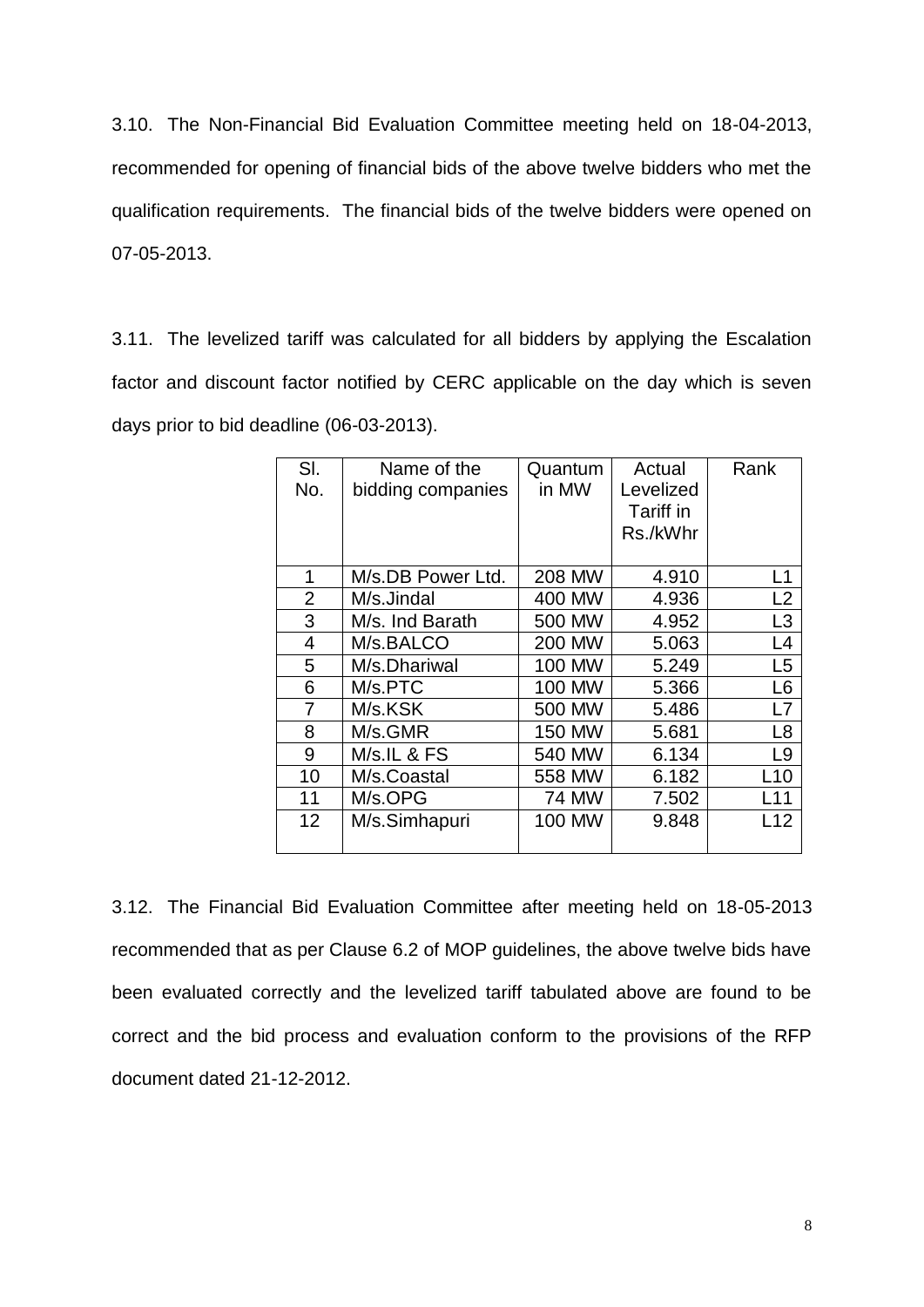3.13. Negotiation was held with successful bidder (L1) M/s.DB Power Ltd. on 04-06-2013 and 05-06-2013. Finally L1 bidder has not agreed to reduce the tariff but offered an additional rebate as detailed below:-

*"An additional rebate of Rs.0.02/Unit of scheduled energy as per the provisional bill payable in the first five contract years starting from scheduled delivery date, provided 100% of the provisional bill is credited to seller's account within five days from the date of issuance of provisional bill".*

Thereafter negotiation was made with bidder L2 to L4 and they have accepted

to match the levelized tariff of L1 bidder i.e. Rs.4.910 per kWhr along with additional

rebate as offered by M/s.DB Power Ltd.

3.14. The details of power purchase made under Short term by TANGEDCO since

April 2012 is as detailed below which would go to show the Power Market Trend.

| SI.            | Month             | Average      | Average Rate     | Average    |
|----------------|-------------------|--------------|------------------|------------|
| No.            |                   | Rate         | (Intra State) of | Rate       |
|                |                   | (Interstate) | Power            | (Exchange) |
|                |                   | of Power     | Rs./kWhr)        | of Power   |
|                |                   | Rs./kWhr)    |                  | Rs./kWhr)  |
| 1              | April 2012        | 4.19         | 5.05             | 6.15       |
| $\overline{2}$ | May 2012          | 3.97         | 5.05             | 3.80       |
| 3              | <b>June 2012</b>  | 4.21         | 5.05             | 4.95       |
| 4              | <b>July 2012</b>  | 4.08         | 5.50             | 4.20       |
| 5              | August 2012       | 4.10         | 5.50             | 4.30       |
| 6              | September         | 4.13         | 5.50             | 6.17       |
|                | 2012              |              |                  |            |
| 7              | October 2012      | 4.60         | 5.50             | 6.29       |
| 8              | November 2012     | 4.53         | 5.50             | 5.88       |
| 9              | December 2012     | 4.81         | 5.50             | 5.88       |
| 10             | January 2013      | 5.55         | 5.50             | 5.89       |
| 11             | February 2013     | 4.94         | 5.50             | 5.41       |
| 12             | <b>March 2013</b> | 8.35         | 5.50             | 7.78       |
| 13             | <b>April 2013</b> | 8.35         | 5.50             | 7.74       |
| 14             | May 2013          | 4.57         |                  | 6.79       |

3.15. The details of provisional tariff approved by CERC for Vallur Thermal Power Station, Unit-I (500 MW) for the year 2012-13 is arrived as below:-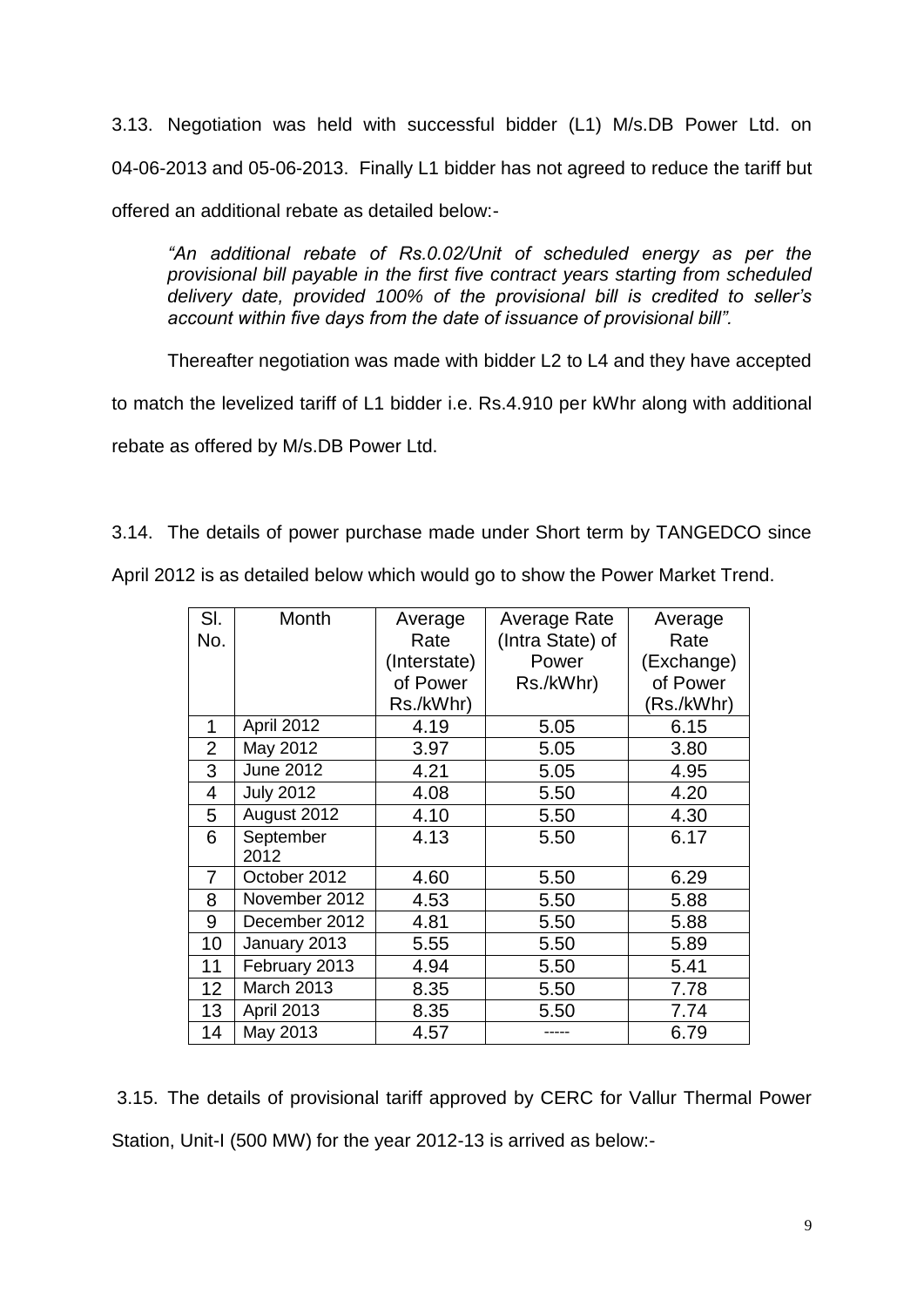| SI. | <b>Parameters</b>             | Values              |
|-----|-------------------------------|---------------------|
| No. |                               |                     |
| A   | <b>Operational Parameters</b> |                     |
|     | Capacity                      | 500 MW              |
|     | <b>Plant Load Factor</b>      | 85%                 |
|     | <b>Auxiliary Consumption</b>  | 6.5%                |
| B   | <b>Capacity Charge/Unit</b>   | <b>Rs.2.30/Unit</b> |
| C   | <b>Energy Charge/Unit</b>     | <b>Rs.2.62/Unit</b> |
| D   | <b>Total Tariff/Unit</b>      | <b>Rs.4.92/Unit</b> |

On comparison, the present levlized tariff of Rs.4.910/kWhr quoted by L1 bidder M/s.DB Power Ltd. is considered reasonable.

3.16. The present tender No.03/PPLT/2012 has been called for supply of 1000  $\pm$ 20% MW power for a period of fifteen years. The details of reaching the TNERC approved quantum is furnished below:-

| SI.            | Name of the       | Offered        | Original  | Rank           | Revised   |
|----------------|-------------------|----------------|-----------|----------------|-----------|
| No.            | Company           | Quantum in MW  | Levelized |                | Levelised |
|                |                   |                | Tariff in |                | Tariff in |
|                |                   |                | Rs./kWhr  |                | Rs./kWhr  |
| $\mathbf{1}$ . | M/s.DB Power Ltd. | 208            | 4.910     | L <sub>1</sub> | 4.910     |
| 2.             | M/s.Jindal        | 400            | 4.936     | L <sub>2</sub> | 4.910     |
| 3.             | M/s.Ind Bharath   | 500            | 4.952     | L3             | 4.910     |
| 4.             | M/s.BALCO*        | 200 limited to | 5.063     | L <sub>4</sub> | 4.910     |
|                |                   | 100 MW         |           |                |           |
|                | Total             | 1208 MW        |           |                |           |

\*In format 4.10, M/s.BALCO has requested to contract the total offered capacity or combination of fraction of the offered total capacity (100 + 100 MW).

3.17. Even after accounting for 1208 MW as contracted above, there will be still deficit. The availability, demand and deficit are furnished below to procure additional quantum of power offered in the Tender No.03/PPLT/2012.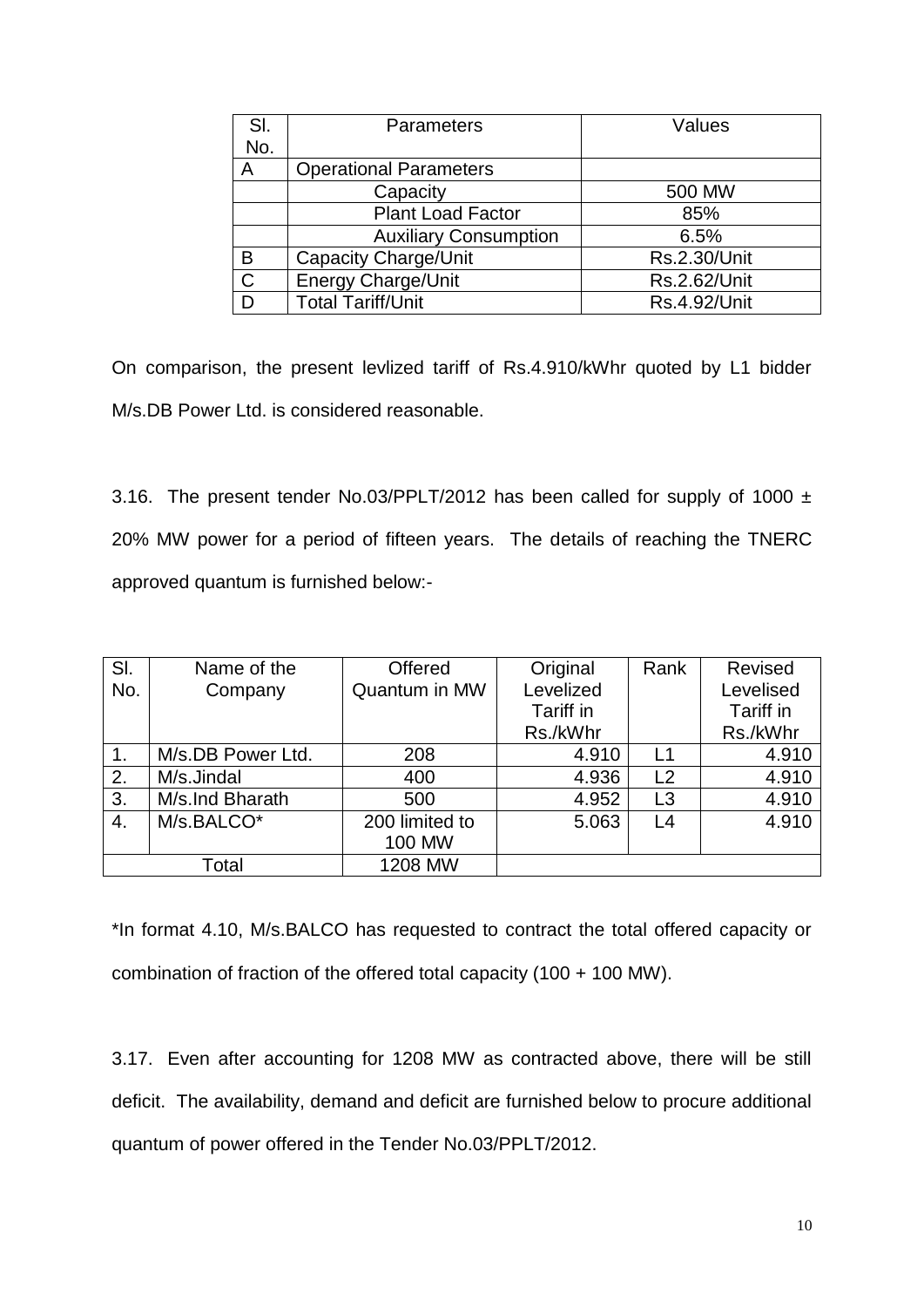Available capacity in TANGEDCO:

a. Thermal – 12 Units

| Mettur Thermal Power Station $-4 \times 210$ MW | $: 840$ MW    |
|-------------------------------------------------|---------------|
| North Chennai Thermal Power Station-3 x 210 MW  | $\div$ 630 MW |
| Tuticorin Thermal Power Station – 5 x 210 MW    | $: 1050$ MW   |
| Total                                           | :2520 MW      |

## b.  $Gas - 3 Units$

| Koilkalappal        | ٠      | 107.88 MW               |
|---------------------|--------|-------------------------|
| Kuttalam            | ٠      | 101 MW                  |
| Vazhudur Stage-I    | ٠<br>٠ | 95 MW                   |
| Vazhudur Stage - II | ٠      | 92 MW                   |
| Total               | ٠      | 395.88 MW or say 396 MW |

c. IPP -3 Units

| <b>STCMS</b> | 250 MW                 | Long Term |
|--------------|------------------------|-----------|
| <b>ABAN</b>  | 120 MW                 | Long Term |
| Penna        | 71.6 MW                | Long Term |
| Total        | 441.6 MW or say 442 MW |           |

d. CGS Share : 3159 MW

Total available capacity: 2520 + 396 + 442 + 3159 = 6517 MW

# **New Additions:**

| 1   Mettur - 1 Unit  | $: 1600$ MW |
|----------------------|-------------|
| NCTPS $-1$ & 2 Units | $: 1200$ MW |
| JV Vallur - 3 Units  | :   1041 MW |
| Total                | : 2841 MW   |

# **Expected additions upto 31-03-2014:**

| 1   NLC - TNEB JV at Tuticorin                       | 387 MW             |
|------------------------------------------------------|--------------------|
| $2$   NLC $-$ TS $-$ II $-$ 2* 250 MW $-$ TNEB share | $\parallel$ 230 MW |
| 3   Kudankulam Atomic Power Station Unit 1 & 2       | $: 1925$ MW        |
| Total                                                | 1542 MW            |

Thus, the available capacity including the new and expected additions will be 10900 MW only whereas the forecasted peak demand for the year 2013-14 is 15,736 MW as per 18<sup>th</sup> EPS survey of CEA.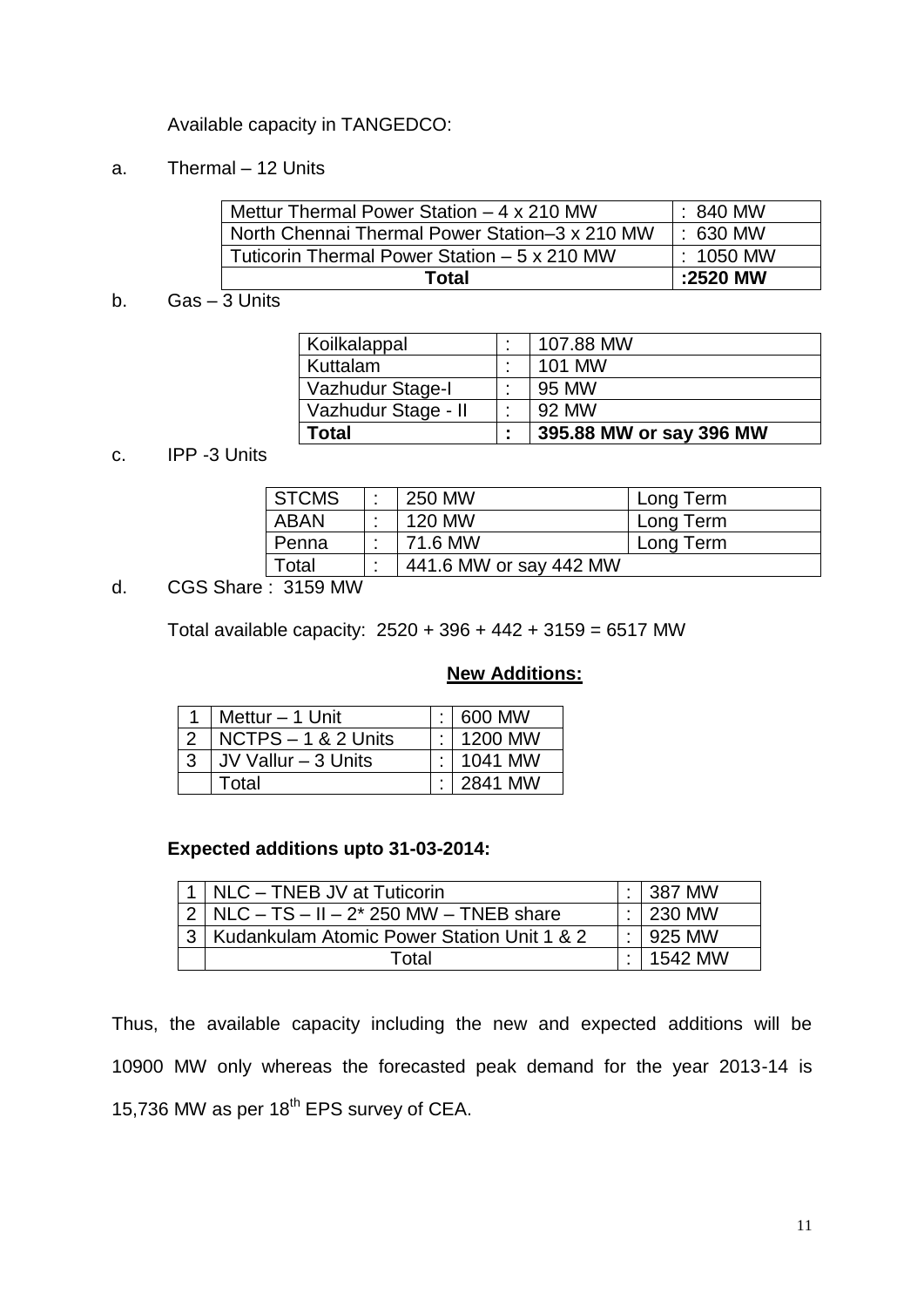CEA has estimated the power supply demand of Tamil Nadu as below:

| Year    | Demand   |
|---------|----------|
| 2013-14 | 15736 MW |
| 2014-15 | 17497 MW |
| 2015-16 | 19489 MW |
| 2016-17 | 20816 MW |

The Petitioner's proposed projects, namely, Ennore Expansion (660 MW), Ennore SEZ (2 x 660 MW), and Udangudi (2 x 660 MW) totaling 3300 MW will materialize only in 2017-18.

3.18. Considering the availability of power and power demand in Tamil Nadu, the Petitioner proposed to procure the balance offered quantum of 2222 MW (3430-1208 MW) from the total offered quantum of 3430 MW in Tender No.03/PPLT/2012 after negotiating with the remaining bidders listed below and requesting them to match with L1 levelized tariff and additional rebate offer on prompt payment in anticipation of approval from the Commission.

| SI.            | Name of the   | <b>Offered</b> | Levelised | Rank           |
|----------------|---------------|----------------|-----------|----------------|
| No.            | Company       | Quantum        | Tariff in |                |
|                |               | in MW          | Rs./kWhr  |                |
| 1              | M/s.BALCO     | <b>Balance</b> | 5.063     | L4             |
|                |               | <b>100 MW</b>  |           |                |
| $\overline{2}$ | M/s.Dhariwal  | <b>100 MW</b>  | 5.249     | L <sub>5</sub> |
| 3              | M/s.PTC       | <b>100 MW</b>  | 5.366     | L <sub>6</sub> |
| 4              | M/s.KSK       | 500 MW         | 5.486     | l 7            |
| 5              | M/s.GMR       | <b>150 MW</b>  | 5.681     | L <sub>8</sub> |
| 6              | M/s.IL & FS   | 540 MW         | 6.134     | L <sub>9</sub> |
| 7              | M/s.Coastal   | 558 MW         | 6.182     | L10            |
| 8              | M/s.OPG       | 74 MW          | 7.502     | L11            |
| 9              | M/s.Simhapuri | <b>100 MW</b>  | 9.848     | L12            |
|                | <b>TOTAL</b>  | <b>2222 MW</b> |           |                |

In view of the above, negotiation for rate matching was called for from the above listed nine bidders, subject to the approval of Board of TANGEDCO and the Commission. Accordingly, TANGEDCO called for negotiation with the remaining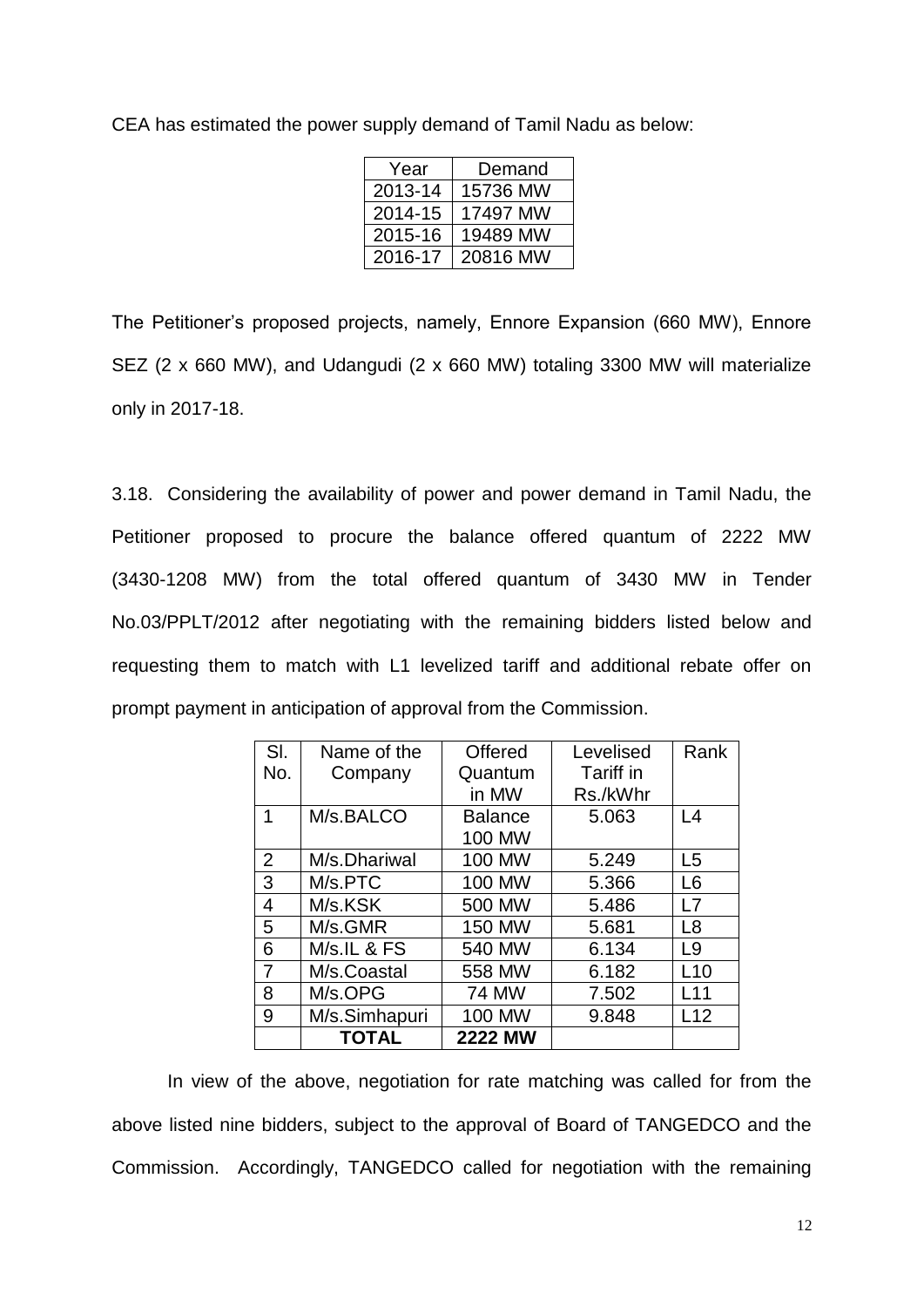tenderers and all of them except M/s.Simhapuri matched the levelized tariff of Rs.4.910 / kWhr and accepted to offer an additional rebate on payment against provisional bill raised as per Article 8.3.6 (a) of the Power Purchase Agreement.

3.19. The Board of Directors of TANGEDCO in its 38<sup>th</sup> meeting held on 28-06-2013 accorded approval for the following:-

- i) To issue Letter of Intent (LOI) to successful L1 bidder M/s.D.B.Power Ltd. (208 MW), L2 bidder M/s.Jindal Power Ltd. (400 MW), L3 bidder M/s.Ind Barath Energy (Utkal) Ltd. (500 MW) and L4 bidder M/s.Bharth Aluminium Company Ltd. (100 MW restricting the quantum from the offered capacity of 200 MW) for purchase of 1208 MW RTC Power through Long term power purchase under Case –I bidding (Tender No.03/PPLT/2012) for a period of fifteen years from 01-10-2013 to 30-09-2028.
- ii) To authorize Director / Distribution to sign the PPA on behalf of TANGEDCO.
- iii) To file petition before the Commission for adoption of tariff under section 63 of the Electricity Act, 2003 in line with the GOI guidelines vide section No.6.4 after issue of LOI and execution of Power Purchase Agreement with L1, L2, L3 and L4 bidders.
- iv) Approval and ratification for having called for negotiation and rate matching with L1 bidder levelized tariff of Rs.4.910/kWhr from the remaining bidders for additional procurement of power for a capacity of 2222 MW as per clause 3.5.7 of RFP in anticipation of approval from the TANGEDCO's Board and the Commission.
- v) To file petition before the Commission seeking approval for purchase of balance quantum of power upto 2222 MW in Tender No.03/PPLT/2012 as per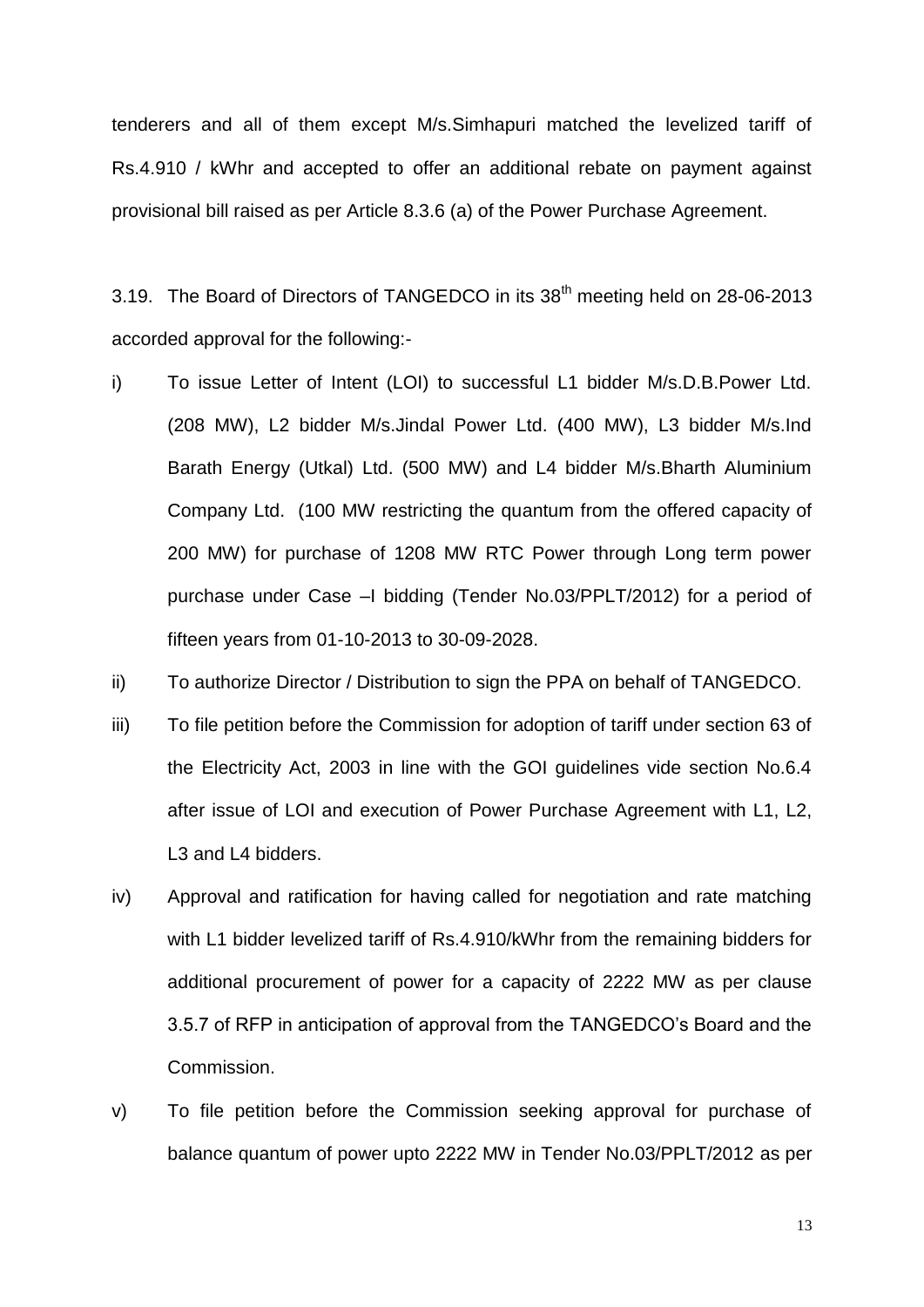Clause 3.5.7 of RFP if the remaining bidders from L4 to L12 match the levelized tariff of the L1 along with the additional rebate for payment offered by L1.

3.20. TANGEDCO issued a Letter of Intent each to L1 bidder M/s.D.B.Power Ltd. (208 MW), L2 bidder M/s.Jindal Power Ltd. (400 MW), L3 bidder M/s. Ind Barath Energy (Utkal) Ltd. (500 MW) and L4 bidder M/s.Bharat Aluminium Company Ltd. (100 MW restricting the quantum from the offered capacity of 200 MW). All the four bidders had accepted the Letters of Intent unconditionally. Power Purchase Agreements between TANGEDCO and M/s.D.B. Power Ltd., M/s. Jindal Power Ltd., M/s.Ind Barath Energy (Utkal) Ltd. and M/s.Bharat Aluminium Company Ltd. were signed on 19-08-2013, 23-08-2013, 08-08-2013 and 23-08-2013, respectively.

3.21. As per clause 3.5.7 of RFP any increase / decrease in the requisitioned capacity exceeding twenty percent (20%) of the quantum in clause 1.3.1 can be made only with the approval of the appropriate Commission. Therefore, TANGEDCO filed M.P.No.27 of 2013 before the Commission on 30-08-2013 seeking approval for purchase of balance offered quantum of 2122 MW (3430-1208-100 MW) from the total offered capacity of 3430 MW in Tender No.03/PPLT/2012. The Indian Wind Power Association and Tamil Nadu Spinning Mills Association had filed a petition I.A. No.1 and I.A.No.2 of 2013 on 16-09-2013 and 04-10-2013, respectively in the said M.P. praying to permit them to intervene in the proceedings and hear them on merits prior to passing any orders. The case came up for hearing on 04-10-2013 and the Commission in its order dated 18-10-2013 dismissed the I.A. No.1 and I.A. No.2 of 2013 in M.P.No.27 of 2013 and approved the procurement of balance quantum of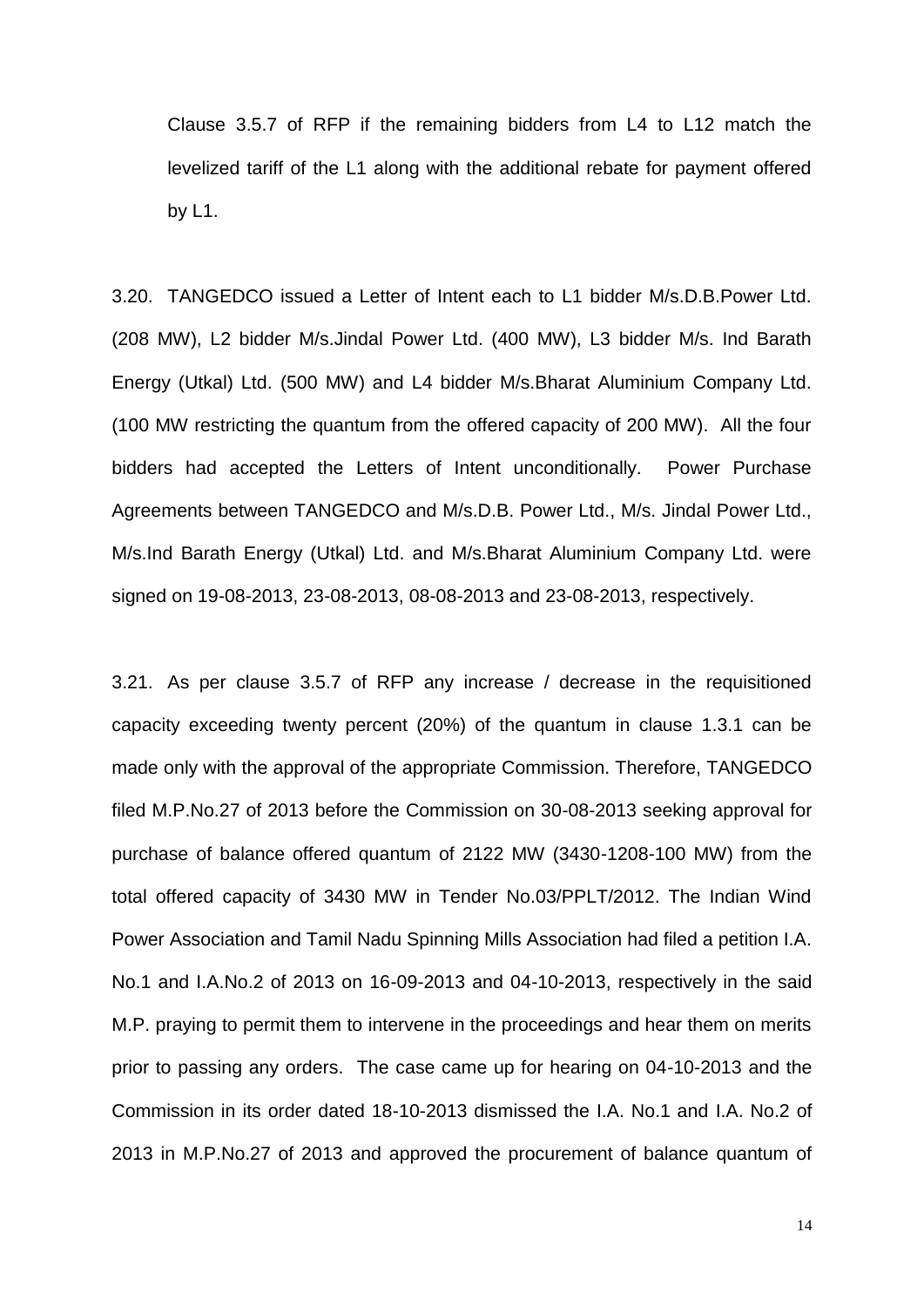2122 MW in Tender No.03/PPLT/2012 floated by TANGEDCO under Case 1 bidding subject to the deviations already approved in M.P.No.37 of 2012 dated 18-12-2012.

3.22. The Board TANGEDCO in its 41<sup>st</sup> meeting held on 30-10-2013 has approved the following:-

(i) To issue Letter of Intent (LOI) to successful L4 bidder M/s.Bharat Aluminium Company Ltd. (100 MW), L5 bidder M/s. Dhariwal Infrastructure Ltd. (100 MW), L6 Bidder M/s.PTC India Ltd. (100 MW), L7 bidder M/s.KSK Mahanadi Power Company Ltd. (500 MW), L8 bidder M/s.GMR Energy Ltd. (150 MW), L9 bidder M/s.IL&FS Tamil Nadu Power Company Ltd. (540 MW), L10 bidder M/s.Coastal Energen Pvt. Ltd. (558 MW) and L11 bidder M/s.OPG Power Generation Pvt. Ltd. (74 MW) for purchase of 2122 MW RTC Power through long term under Case-1 bidding (03/PPLT/2012) for a period of 15 years from 2013 to 2028.

(ii) To authorize Director / Distribution to sign the PPA on behalf of TANGEDCO.

(iii) To file petition before the Commission for adoption of tariff under section 63 of the Electricity Act, 2003 in line with the GOI guidelines vide section No.6.4 after issue of LOI and execution of Power Purchase Agreement with L4, L5, L6, L7, L8, L9, L10 and L11 bidders.

3.23. Based on the approval of the Board LOI was issued on 14-11-2013 to L4 to L11 bidder for purchase of 2122 MW RTC power through Long Term under Case-I bidding Tender No.03/PPLT/2012 for a period of 15 years from 2014 to 2028. The LOI's were accepted unconditionally by the above bidders. Power Purchase Agreement was signed between TANGEDCO and L4 to L11 bidders. M/s.Ind-Barath Energy (Utkal) Ltd. while signing the PPA on 08-08-2013 not opted for substitution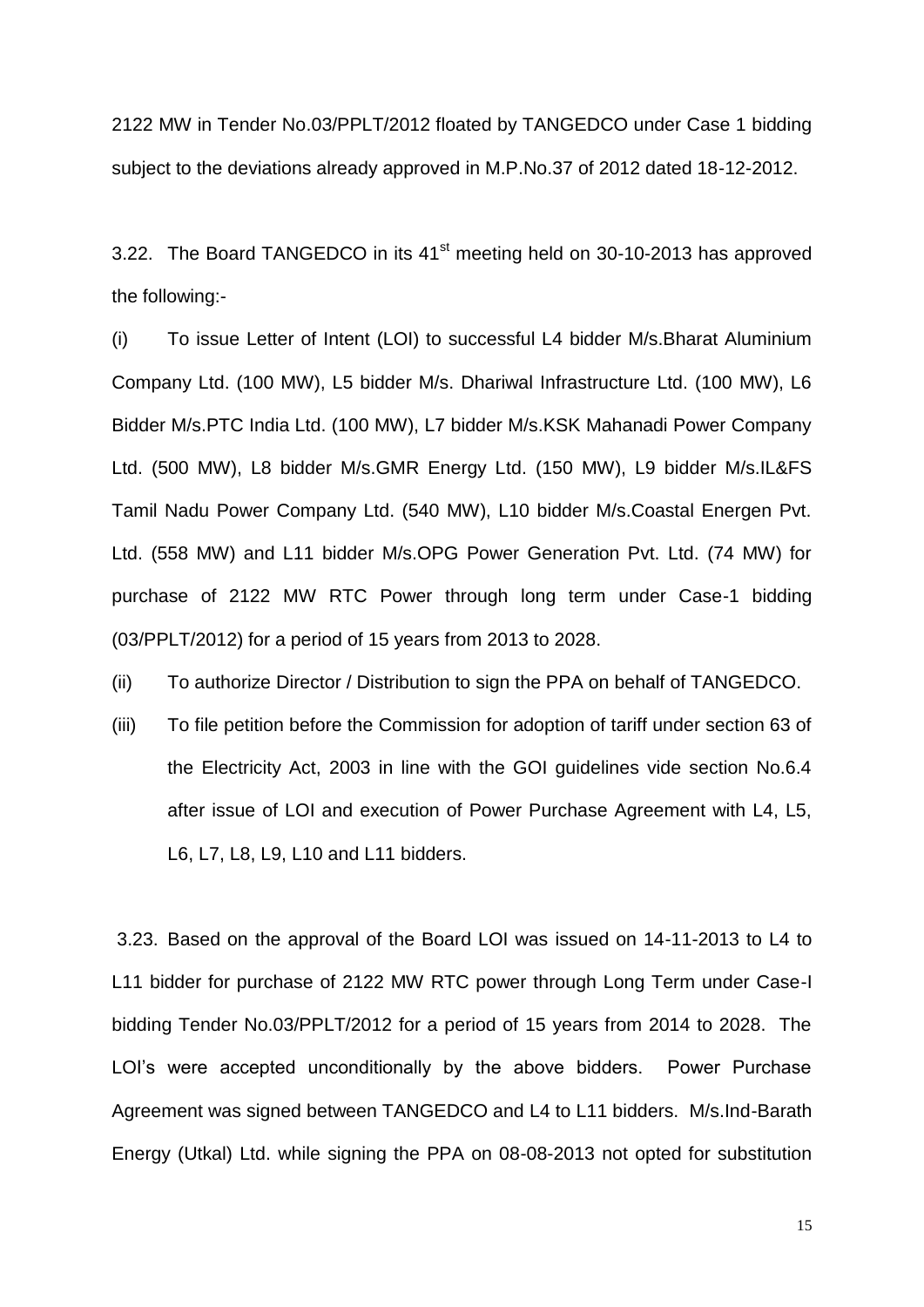rights and on their request addendum to original PPA dated 08-08-2013 was executed on 19-12-2013. M/s.Dhariwal Infrastructure Ltd. had requested for change of injection point and interconnection point from STU to CTU. Since the bid rate remains unaltered and there will be some reduction in transmission charges due to savings in loss component, advantage to TANGEDCO an addendum to original PPA dated 08-08-2013 was executed on 20-12-2013. Signing of PPA got delayed as above which was neither willful nor wanton, the period got extended i.e. from 21-12-2012 to 20-12-2013 total 365 days against the scheduled 120 days extendable upto 195 days as per 2.8.3 of RFP.

# **4. Submissions of the Petitioner in response to the directions of the**

# **Commission on 29-04-2014:-**

4.1. During the hearing of P.P.A.P.No.3 of 2014 on 29-04-2014, the Commission

has directed TANGEDCO to furnish the following details within 2 weeks time:-

- (i) The comparative rates of similar power purchased by the other States.
- (ii) The cost of power generation in TANGEDCO's own Thermal Power Station with details of fixed and variable cost.
- (iii) Detailed justification for the cost of power purchase.

4.2. The levelised tariff discovered through competitive bidding and the results recently uploaded in public domain by other State Discoms are furnished below for comparison:

(i) State : Rajasthan

Quantum : 1000 MW ± 10%. Type : Long-Term / Case-I Bidding RFP submission Date: May 28, 2012. Period of Supply : 25 years Date of commencement of Supply : 30-11-2016.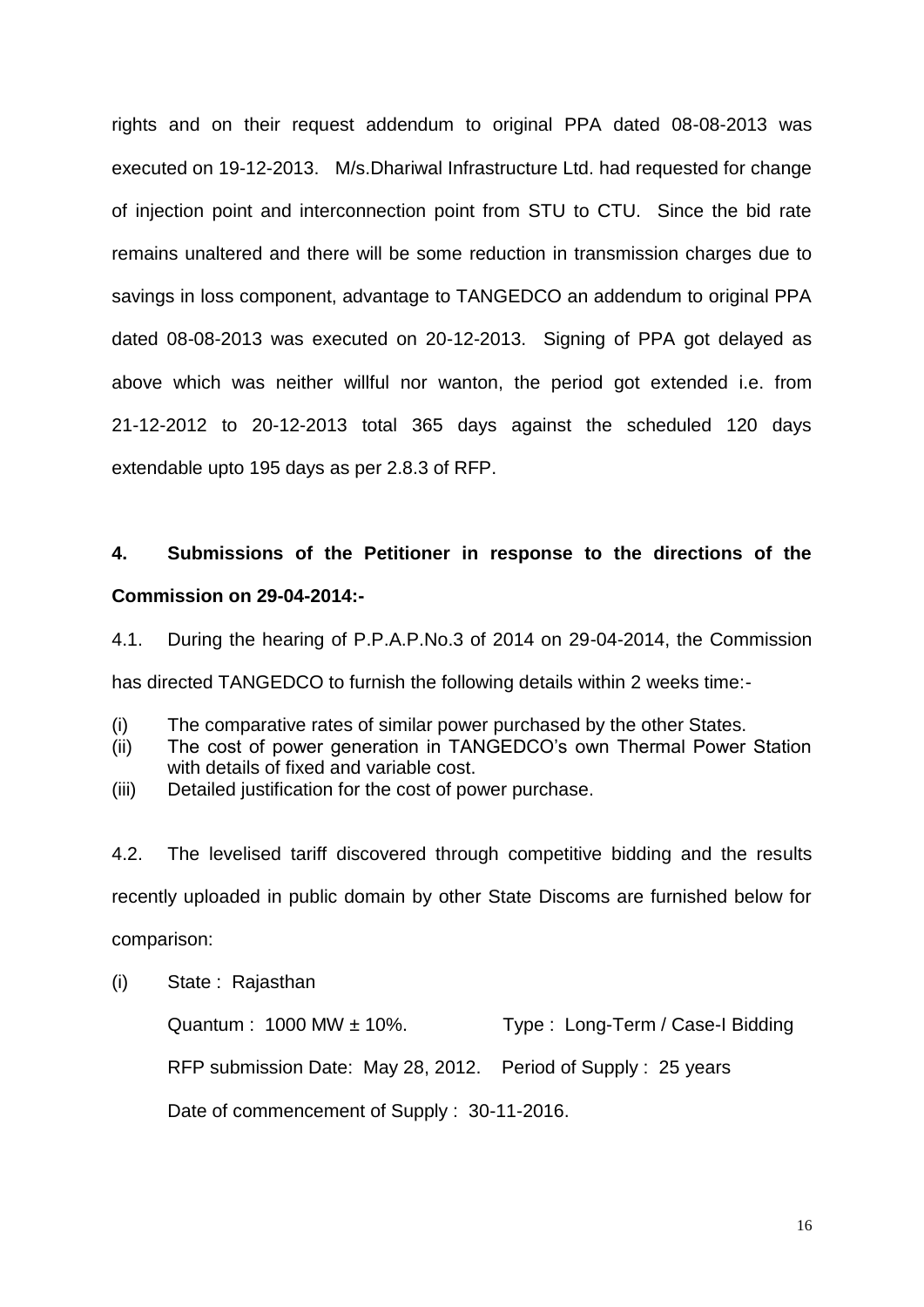| SI. | Name of the Bidder                                                               | Levelized Tariff in | Qty offered |
|-----|----------------------------------------------------------------------------------|---------------------|-------------|
| No. |                                                                                  | Rs./kWhr            | in MW       |
| 1   | M/s.PTC India Ltd. (through developer                                            | 4.517               | 250 MW      |
|     | M/s. Maruti Clean Coal and Power Ltd.)                                           |                     |             |
| 2   | M/s.PTC India Ltd. (through their developer<br>M/s.DB Power Ltd.)                | 4.811               | 410 MW      |
| 3   | M/s.Lanco Power Limited<br>(Generation<br>Source - M/s.Lanco Babandh Power Ltd.) | 4.892               | 350 MW      |
|     | TOTAL                                                                            |                     | 1010 MW     |

#### (ii) State : Uttar Pradesh

Quantum : 6000 ± 20%. Type : Long-Term / Case-I Bidding RFP submission Date : July 27, 2012. Period of Supply: 25 years Date of commencement of Supply: 30-10-2016.

| SI.            | Name of the Bidder                           | Levelized Tariff in | Quantum                 |
|----------------|----------------------------------------------|---------------------|-------------------------|
| No.            |                                              | Rs./kWhr            | offered in<br><b>MW</b> |
|                |                                              |                     |                         |
| 1              | M/s.PTC India Ltd. (TRN Energy Ltd.)         | 4.886               | 390 MW                  |
|                |                                              |                     |                         |
| 2              | M/s.Lanco<br>(Lanco-Babandh<br>Ltd.<br>Power | 5.074               | 423.90 MW               |
|                | Power Ltd.)                                  |                     |                         |
|                |                                              |                     |                         |
| 3              | M/s.KSK Mahanadi Power Co. Ltd.              | 5.588               | 1000 MW                 |
| $\overline{4}$ | M/s.PTC India Ltd. (MB Power - Madhya        | 5.730               | 361 MW                  |
|                | Pradesh Ltd.)                                |                     |                         |
|                | <b>TOTAL</b>                                 |                     | 2174.9 MW               |

4.3. Rajasthan State and Uttar Pradesh State, like TANGEDCO had floated long term tender in the year of 2012 and the levelised tariff discovered is for a period of 25 years. TANGEDCO's long term contract period is only for 15 years. Rajasthan and UP have signed agreement with quoted (differential) tariffs. TANGEDCO floated tender on 21-12-2012. All bidders except one bidder have agreed to match the lowest evaluated levelised tariff of Rs.4.91/kWhr and PPAs have been signed only with those matching the levelized tariff of Rs.4.91 / kWhr.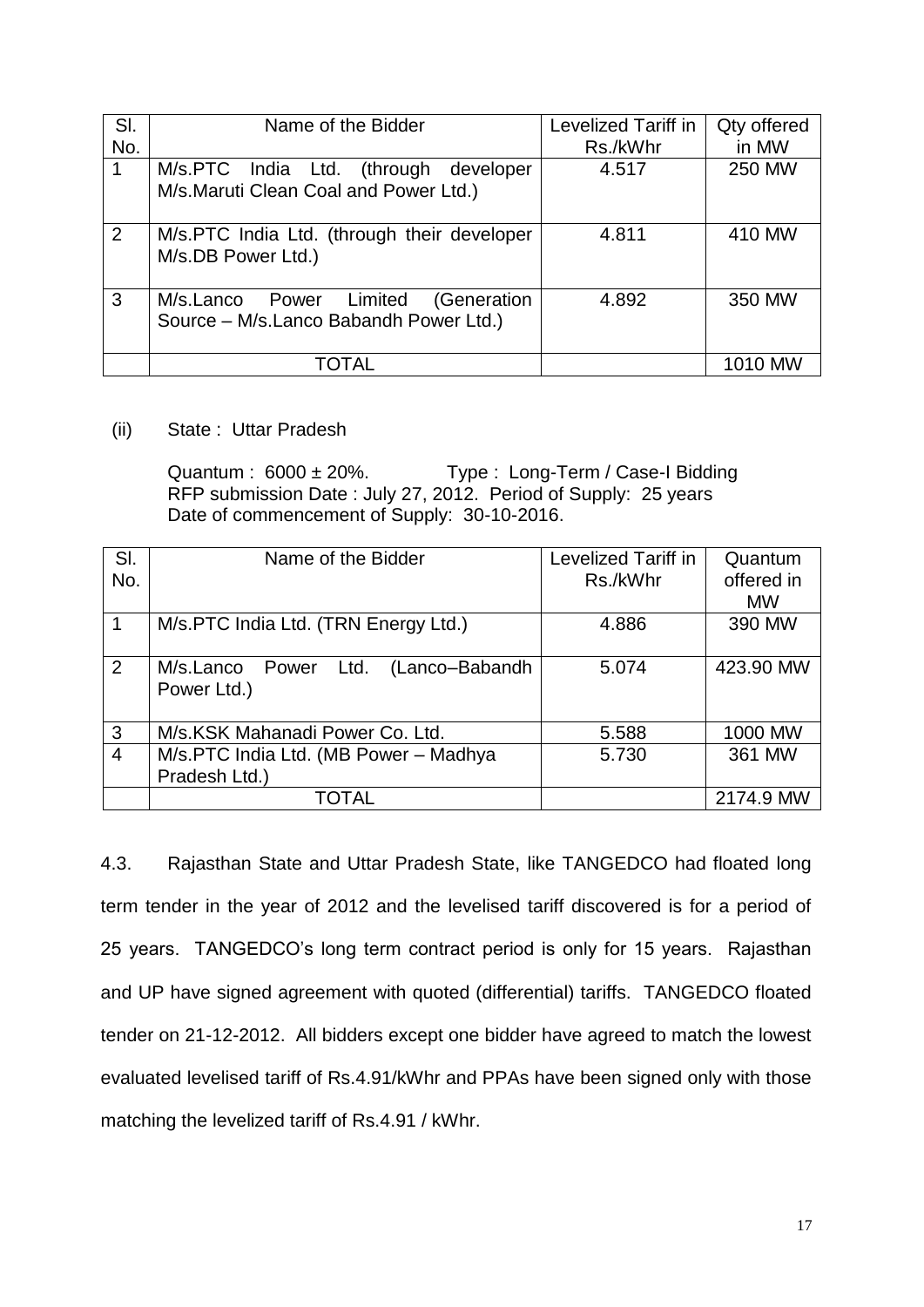4.4. TANGEDCO's own Thermal Power Station fixed and Variable Cost as approved by the Commission vide Tariff Petition No.01 of 2013 dated 20-06-2013 are as follows:-

| Year    | Generati       | Generat | Fixed   | Fixed  | Variable | Total      | Remarks              |
|---------|----------------|---------|---------|--------|----------|------------|----------------------|
|         | ng             | ion in  | Cost in | cost/  | Cost/K   | Generation |                      |
|         | <b>Station</b> | MU      | Crores  | KWH in | WH in    | Cost / KWH |                      |
|         |                |         |         | Rs.    | Rs.      | in Rs.     |                      |
| 2012-13 | <b>TTPS</b>    | 7620    | 436.30  | 0.5726 | 2.9606   | 3.5332     | <b>Based</b><br>on.  |
|         | <b>MTPS</b>    | 5684    | 287.54  | 0.5059 | 3.1085   | 3.6144     | <b>Actual Energy</b> |
|         | <b>NCTPS</b>   | 4634    | 358.57  | 0.7738 | 2.5470   | 3.3208     | Consumption          |
|         |                |         |         |        |          |            | for first control    |
|         |                |         |         |        |          |            | period               |
| 2013-14 | <b>TTPS</b>    | 7154    | 430.84  | 0.6022 | 2.9606   | 3.5628     |                      |
|         | <b>MTPS</b>    | 5992    | 300.28  | 0.5011 | 3.0915   | 3.5926     |                      |
|         | <b>NCTPS</b>   | 4494    | 359.31  | 0.7995 | 2.5470   | 3.3465     |                      |
|         | <b>NCTPS</b>   | 5429    | 602.21  | 1.1092 | 2.7197   | 3.8289     |                      |
|         | Stage-II       |         |         |        |          |            |                      |
|         | Mettur         | 2878    | 343.03  | 1.1919 | 3.1520   | 4.3439     | Based on             |
|         | Stage-III      |         |         |        |          |            | projected            |
| 2014-15 | TTPS           | 7154    | 449.25  | 0.6280 | 2.9606   | 3.5886     |                      |
|         | <b>MTPS</b>    | 5992    | 320.36  | 0.5346 | 3.0915   | 3.6261     | energy               |
|         | <b>NCTPS</b>   | 4494    | 368.19  | 0.8193 | 2.5470   | 3.3663     | consumption          |
|         | <b>NCTPS</b>   | 8176    | 1031.47 | 1.2616 | 2.6057   | 3.8673     | for second           |
|         | Stage-II       |         |         |        |          |            | control              |
|         | Mettur         | 4088    | 596.34  | 1.4588 | 3.0312   | 4.4900     | period               |
|         | Stage-III      |         |         |        |          |            |                      |

# **4.5. Power purchase through competitive bidding:**

(i) **Short term rate of power**: The Commission has approved a rate of Rs.5.50 per kWhr for purchase of power under Short Term from Intra State Generators and Rs.5.00 per kWhr from Inter State Generators.

# **(ii) Average price of electricity discovered by IEX**

| SI. | Month            | S <sub>1</sub> | S <sub>2</sub> |
|-----|------------------|----------------|----------------|
| No. |                  | (Rs./kWhr)     | (Rs./kWhr)     |
|     | May 2013         | 6.4734         | 6.473.4        |
| 2   | <b>June 2013</b> | 4.36828        | 4.42686        |
| 3   | <b>July 2013</b> | 4.77864        | 5.22743        |
| 4   | August 2013      | 3.41129        | 3.5441         |
| 5   | September 2013   | 3.88469        | 3.97092        |
| 6   | October 2013     | 4.15166        | 5.74482        |
| 7   | November 2013    | 3.50248        | 6.96974        |
| 8   | December 2013    | 3.65064        | 7.04952        |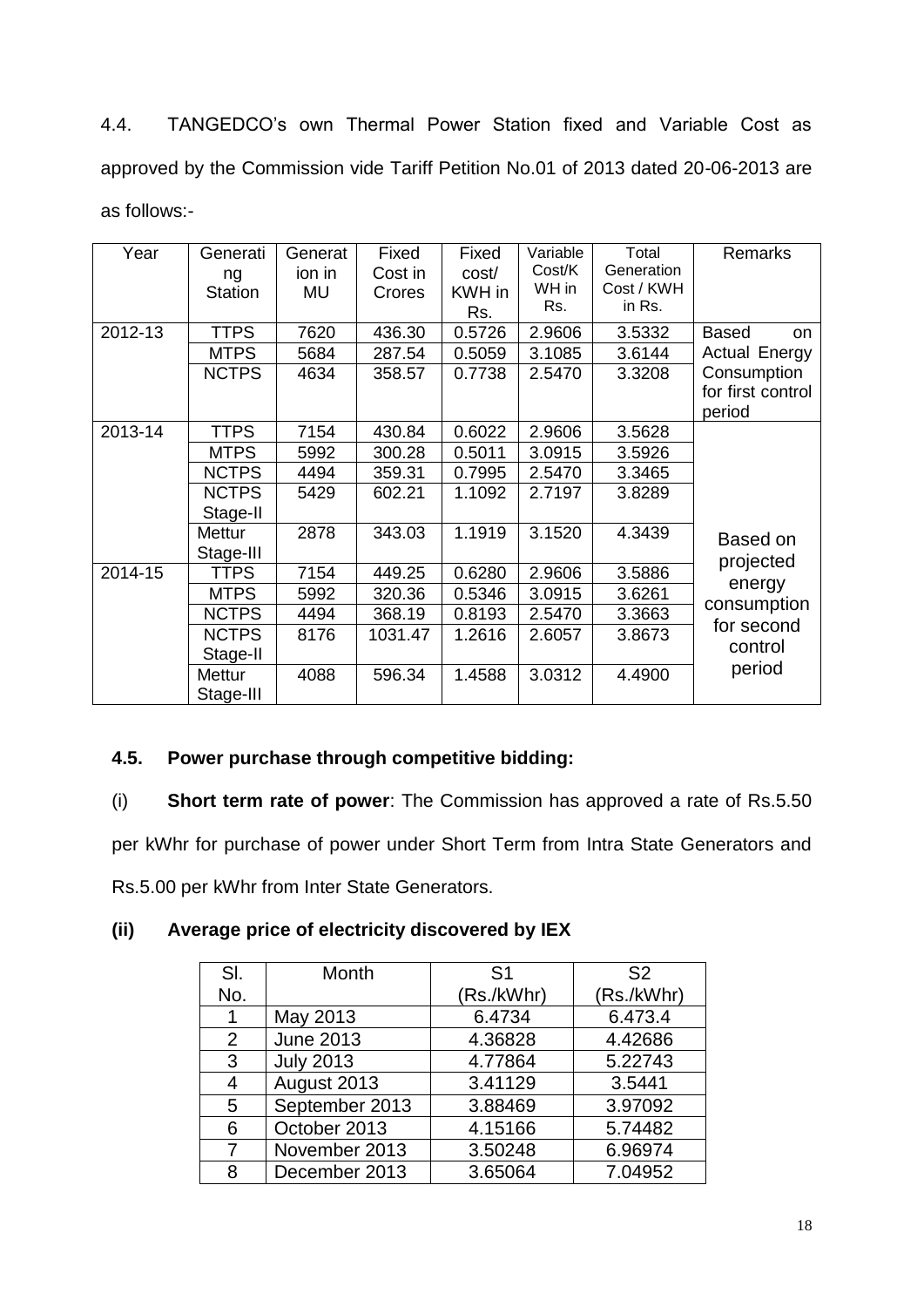| SI.            | <b>Month</b>  | S <sub>1</sub> | S <sub>2</sub> |
|----------------|---------------|----------------|----------------|
| No.            |               | (Rs./kWhr)     | (Rs./kWhr)     |
|                | January 2014  | 4.81664        | 7.25229        |
| $\overline{2}$ | February 2014 | 5.16415        | 6.95404        |
| 3              | March 2014    | 4.83963        |                |
|                | April 2014    | 6.90115        |                |
| 5              | May 2014      | 4.35527        | 7.00313        |

### **(iii) Price of electricity discovered through Power Exchanges: (Notified by CERC)**

Minimum, Maximum and Weighted Average Prices have been computed for the electricity transacted through IEX and PXIL separately. The minimum, maximum and weighted prices were 0.05 / kWhr, 12.01/kWhr and 3.17/kWhr respectively in IEX and 1.00/kWhr, 9.00/Kwhr and 2.94/kWhr respectively in PXIL. The price of electricity transacted through IEX and PXIL in the term-ahead market was 3.82/kWhr and 3.84/kWhr respectively.

| SI. | Name of the Supplier      | Capacity | Energy | Total  |
|-----|---------------------------|----------|--------|--------|
| No. |                           | Charge   | Charge | Cost   |
|     | M/s.National<br>Energy    | 2.4512   | 2.9529 | 5.4040 |
|     | Trading & Services Ltd.   |          |        |        |
| ႒   | M/s.Jindal Power Ltd.     | 2.200    | 2.1582 | 4.3582 |
| 3   | M/s.Adani Enterprises Ltd | 1.6900   | 2.9720 | 4.6620 |

# **(iv) Medium term rate of power for the month of May 2014:-**

Considering all the above, the levelized tariff of Rs.4.91/kWhr discovered by TANGEDCO in this tender through competitive bidding may be considered as reasonable and justified.

# **5. Contention of the Petitioner in the Written Submission:-**

5.1. During the hearing of the case on 14-07-2014, the Commission has directed the Petitioner to furnish the Written Submission within a week time indicating the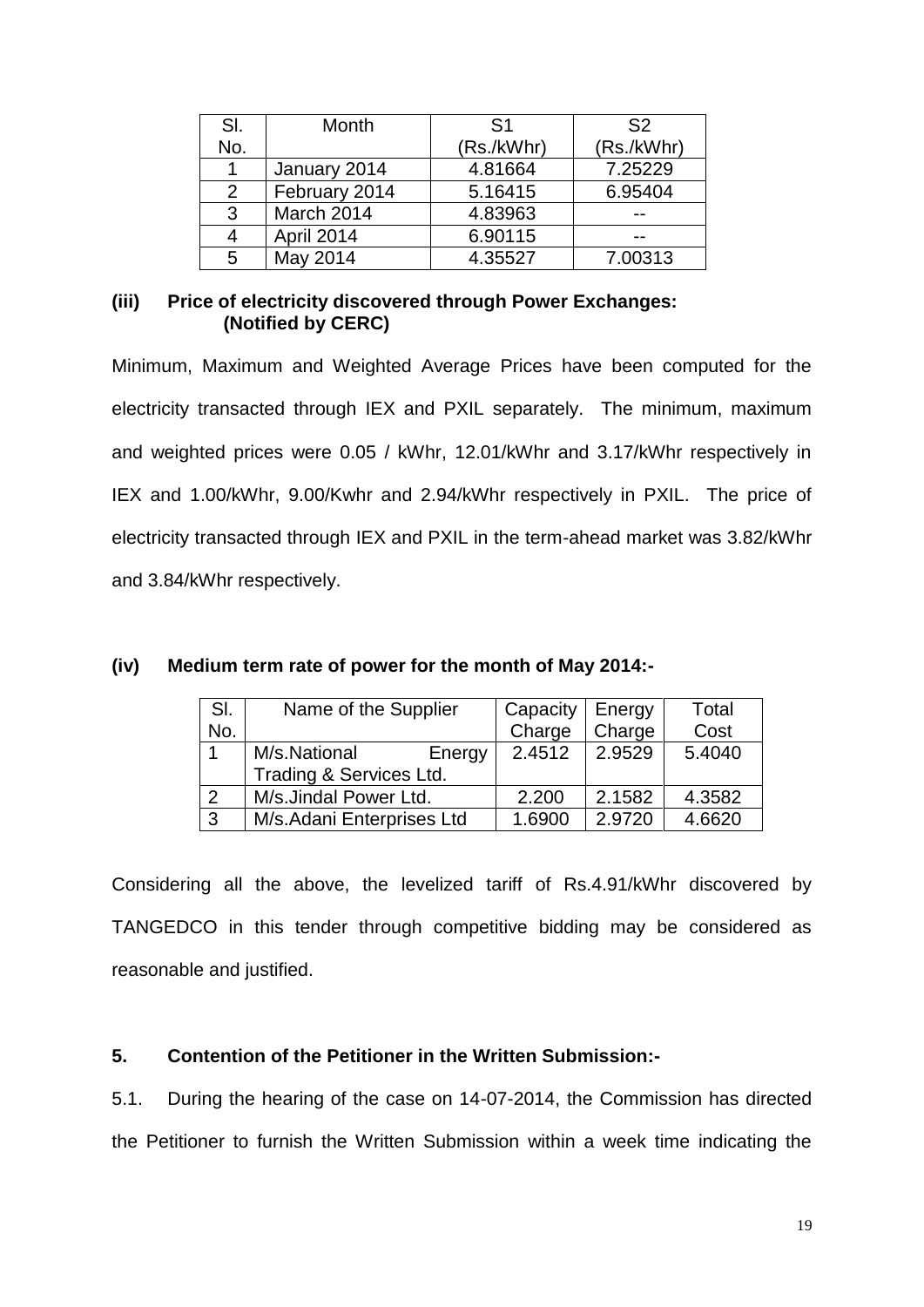facts explained during the arguments and also provide the likely tariff of all the suppliers, should they commence their supply now.

5.2. As per clause 3.4.4 of RFP dated 21-12-2012, the levelized tariff was calculated by applying the escalation factor and discount factor notified by CERC dated 08-10-2012.

5.3. The levelised tariff of L1 bidder M/s.D.B. Power Ltd. was Rs.4.910 / kWhr. On negotiation, M/s. DB Power Ltd. retained the original levelized tariff of Rs.4.910/kWhr but offered an additional rebate of Rs.0.02/kWhr on payment against provisional bill raised as per Article 8.3.6 (a) of the Power Purchase Agreement (for 5 contract years). Further, TANGEDCO requested remaining 11 bidders to match the L1 bidder levelised tariff of Rs.4.910 per kWhr and to submit the revised format of 4.10 with additional rebate as offered by M/s. DB Power Ltd. and all the 10 bidders except L12 bidder M/s.Simhapuri Energy Ltd. have agreed to match the L1 levelised tariff with additional rebate and submitted the revised financial bid format of 4.10.

5.4. TANGEDCO issued Letters of Intent to L1 bidder M/s.D.B Power Ltd. (208 MW), L2 bidder M/s. Jindal Power Ltd. (400 MW), L3 bidder M/s.Ind Barath Energy (Utkal) Ltd. (500 MW) and L4 bidder M/s. Bharat Aluminium Company Ltd. (100 MW restricting the quantum from the offered capacity of 200 MW) on 18-07-2013 and PPA signed on 19-08-2013, 23-08-2013, 08-08-2013 and 23-08-2013, respectively, with scheduled delivery date as 01-02-2014.

5.5. As per clause 3.5.7 of RFP, TANGEDCO filed Miscellaneous Petition M.P. No.27 of 2013 on 30-08-2013 seeking approval from the Commission for purchase of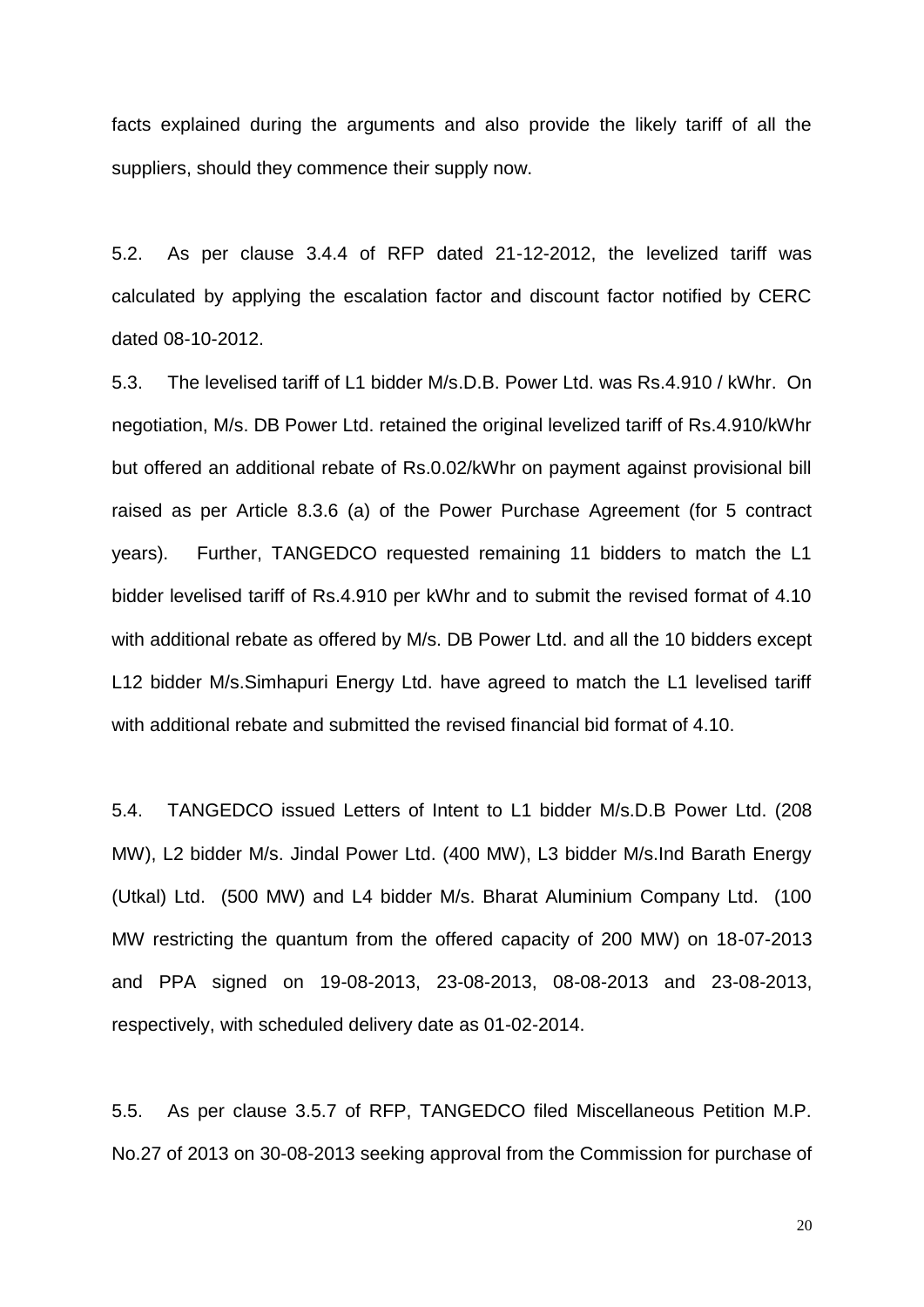balance offered quantum of 2122 MW (3430-1208-100 MW) from the total offered capacity of 3430 MW in Tender No.03/PPLT/2012 and the Commission vide order dated 18-10-2013 approved the additional procurement of 2122 MW power from the remaining bidders.

5.6. TANGEDCO issued Letters of Intent to other successful L4 bidder M/s.Bharat Aluminium Company Ltd. (100 MW), L5 bidder M/s.Dhariwal Infrastructure Ltd. (100 MW), L6 Bidder M/s.PTC India Ltd. (100 MW), L7 Bidder M/s.KSK Mahanadi Power Company Ltd. (500 MW), L8 Bidder M/s.GMR Energy Ltd. (150 MW), L9 bidder M/s.IL & FS Tamil Nadu Power Company Ltd. (540 MW), L10 Bidder M/s.Coastal Energen Pvt. Ltd. (558 MW) and L11 Bidder M/s. OPG Power Generation Pvt. Ltd. (74 MW) on 14-11-2013 for purchase of 2122 MW power and PPAs signed on 10-12-2013, 27-11-2013, 18-12-2013, 27-11-2013, 12-12-2013, 19-12-2013 and 12- 12-2013 respectively. The scheduled delivery date for M/s.OPG is 01-01-2014 and 01-06-2014 for remaining bidders.

5.7. Clause 6.4 of MoP Guidelines states that *"The signed PPA along with the certification / certificates provided by the evaluation committee and by the procurer as provided in clause 6.2 shall be forwarded to the appropriate Commission for adoption of tariffs in terms of section 63 of the Act".* As per the above clause, TANGEDCO filed petition PPAP No.3 of 2014 on 08-01-2014 before the Commission for adoption of tariff enclosing the following:-

a. Copy of PPAs signed with 11 bidders.

b. Bid evaluation committee and procurer certificate.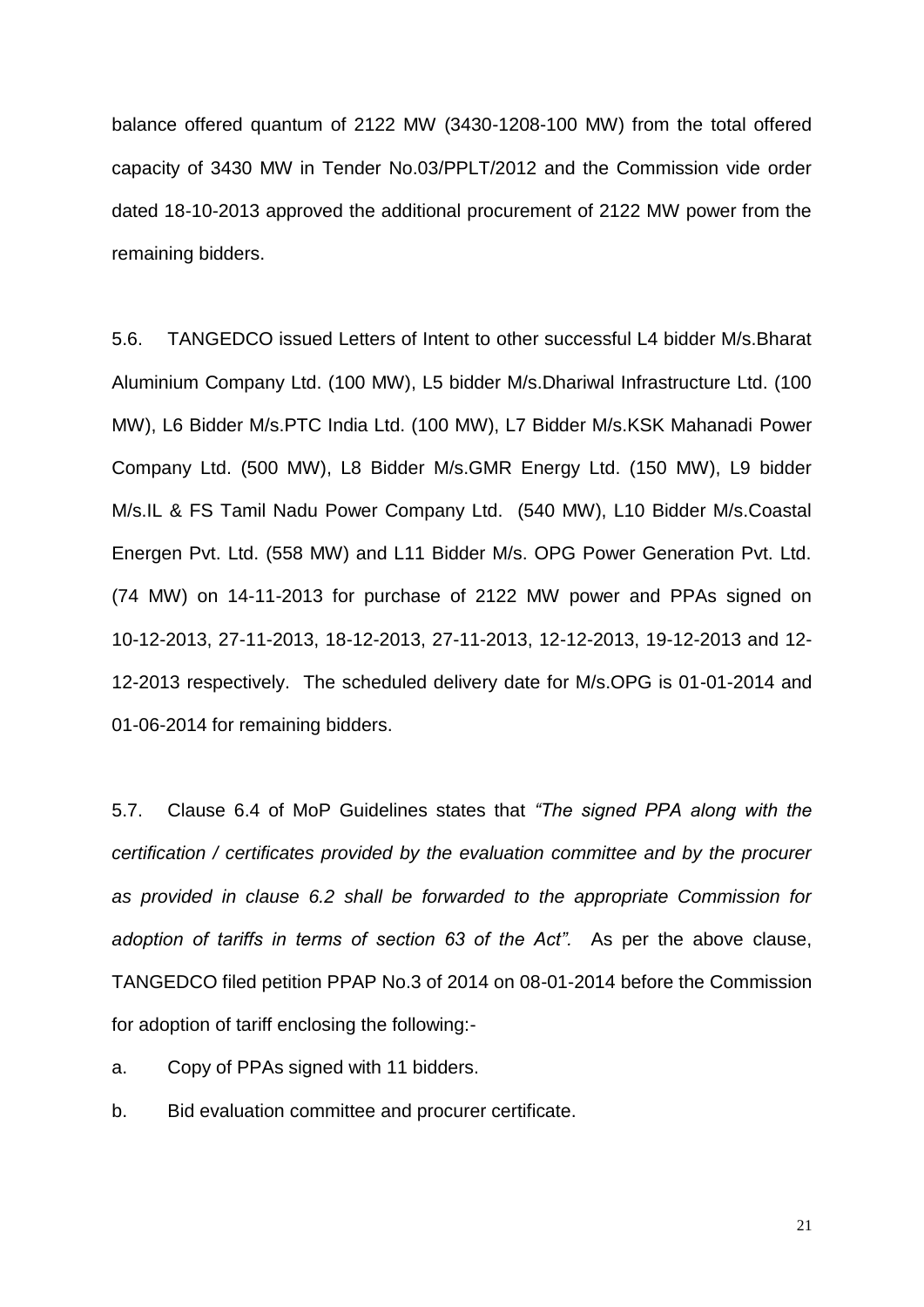c. Levelised tariff working sheet of 11 bidders comprising of all escalable and non-escalable components quoted by the bidders and CERC Escalation Rates used for evaluation by TANGEDCO for calculation of levelised tariff.

5.8. The actual tariff payment of eleven successful bidders for the month of July 2014 is tabulated below:-

| SI.            | Name of the Bidder                        | Total             |
|----------------|-------------------------------------------|-------------------|
| No.            |                                           | <b>Tariff for</b> |
|                |                                           | <b>July 2014</b>  |
| 1              | M/s.DB Power Ltd.                         | 4.2466            |
| $\overline{2}$ | M/s. Jindal Power Ltd.                    | 3.8807            |
| 3              | M/s. Ind Barath Energy (Utkal) Ltd.       | 4.2503            |
| 4              | M/s.Bharat Aluminium Company Pvt Ltd.     | 3.0990            |
| 5              | M/s. Dhariwal Infrastructure Ltd.         | 3.5857            |
| 6              | M/s.PTC India Ltd.                        | 4.2006            |
| $\overline{7}$ | M/s.KSK Mahanadi Power Company Pvt. Ltd.  | 3.9738            |
| 8              | M/s.GMR Energy Trading Ltd.               | 4.0374            |
| 9              | M/s.IL & FS Tamil Nadu Power Company Ltd. | 5.3138            |
| 10             | M/s. Coastal Energen Pvt. Ltd.            | 5.2418            |
| 11             | M/s.OPG Power Gen Pvt. Ltd.               | 5.8538            |

5.9. M/s.OPG started supplying power from 01-01-2014 onwards as per PPA. PGCIL has granted LTA in the available corridor to M/s.Jindal Power Ltd. only for 150 MW power out of the contracted quantum of 400 MW due to transmission corridor constraint. Jindal started supplying 150 MW from 02-05-2014. PGCIL has not granted LTA for the remaining bidders.

5.10. The inter regional Solapur-Raichur 765 KV 2 x S/c lines have been synchronized on 31-12-2013 and 30-06-2014. A meeting was convened by PGCIL on 24-07-2014 to decide the Total Transfer Capability (TTC) between New Grid and Southern Region from 01-08-2014 and no decision was taken in the meeting. PGCIL has proposed to convene the meeting on 30-07-2014 to finalise TTC and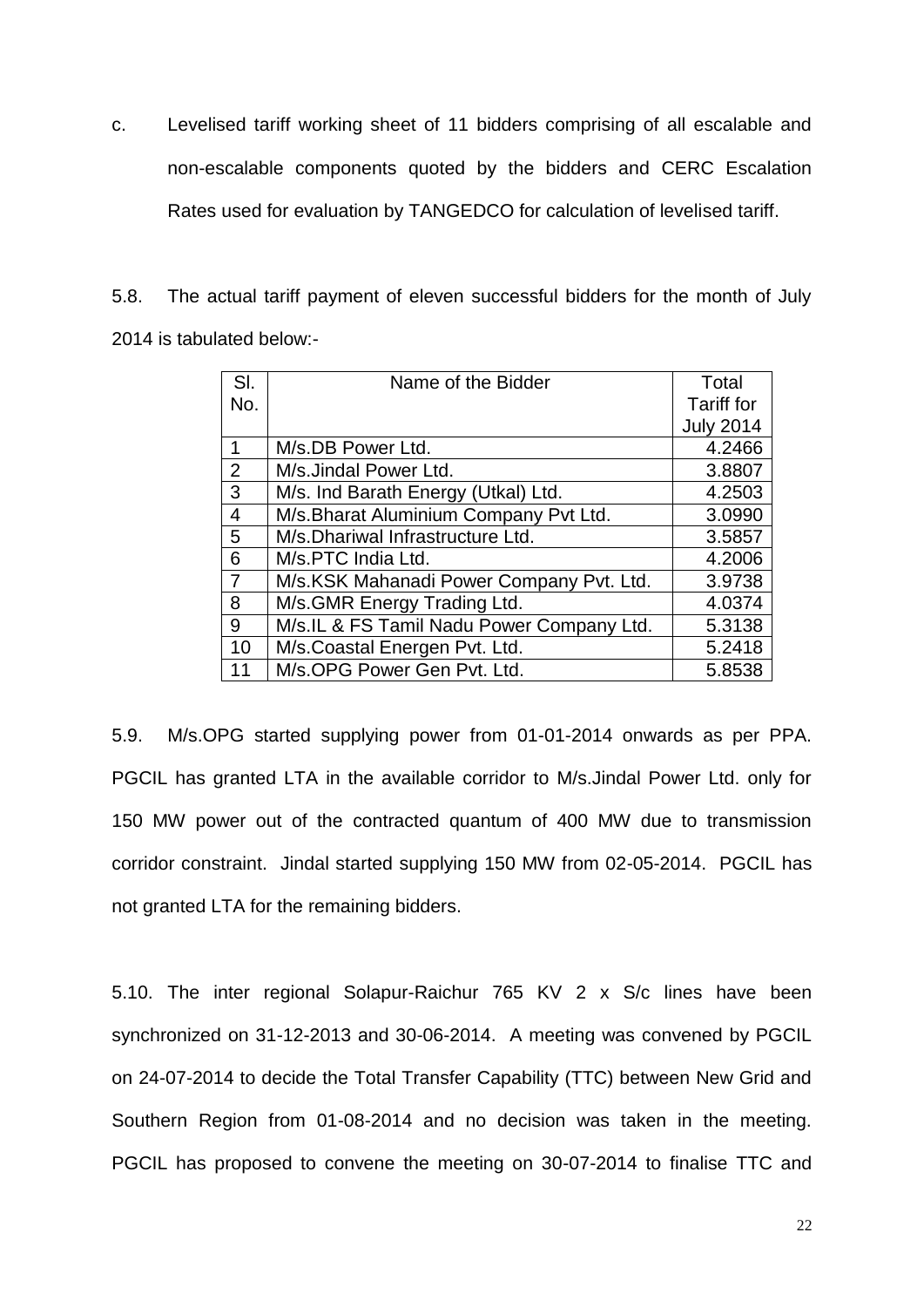available transfer capacity. The grant of LTOA quantum to the Generators / traders who have signed PPA with TANGEDCO will be decided based on declaration of TTC and ATC.

5.11. The PPA holders are pressuring for tariff adoption orders of the Commission as the same is insisted by authorities for coal allocation. Therefore, it is prayed that the Commission may be pleased to adopt the tariff and pass orders.

## **6. Hearing on 23-02-2016:-**

During the hearing of the above P.P.A.P. held on 23-02-2016, the TANGEDCO submitted interalia that M/s.Coastal Energen Private Ltd., M/s.IL&FS Tamil Nadu Power Company Ltd. and OPG Power Generation Pvt. Ltd. have offered some reduction in the rate discovered in the tender for specific periods. The Commission directed the TANGEDCO to file Written Statement to the above effect. Accordingly TANGEDCO filed Written Statement on 26-02-2016.

#### **7. Findings of the Commission:-**

7.1. TANGEDCO has filed the above P.P.A.P.No.3 of 2014 praying to condone the delay of 170 days in the process of Tender No.03/PPLT/2011 undertaken by them which is in excess of the prescribed period of 195 days stipulated in clause 5.19 read with the Annexure II of the guidelines for determination of tariff and to adopt levelised tariff of Rs.4.91 per kWhr under section 63 of the Electricity Act, 2003 for the purchase of 3330 MW Base Load Power as agreed by the TANGEDCO and the bidding companies as stated below:-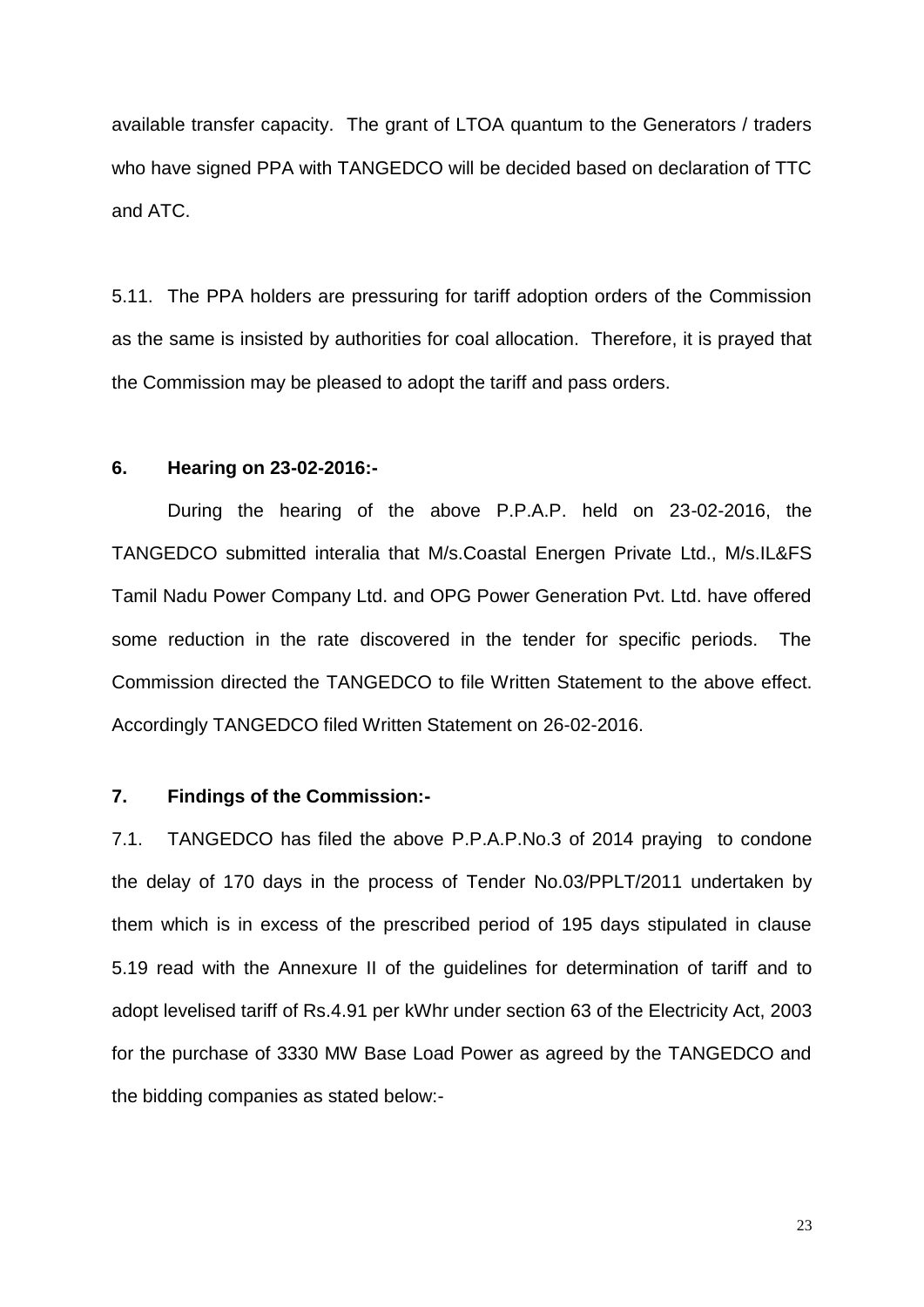| SI.            | Name of the bidding companies        | Quantum |
|----------------|--------------------------------------|---------|
| No.            |                                      | in MW   |
| 1              | M/s.D.B.Power Ltd.                   | 208     |
| $\overline{2}$ | M/s. Jindal Power Ltd.               | 400     |
| 3              | M/s. Ind Bharath Energy (Utkal) Ltd. | 500     |
| 4              | M/s. Bharat Aluminium Company Ltd.   | 200     |
| 5              | M/s.Dhariwal Infrastructure Ltd      | 100     |
| 6              | M/s.PTC India Ltd.                   | 100     |
| $\overline{7}$ | M/s.KSK Mahanadi Power Company Ltd.  | 500     |
| 8              | M/s.G.M.R. Energy Trading Ltd.       | 150     |
| 9              | M/s.IL & FS Tamil Nadu Power Company | 540     |
|                | Ltd.                                 |         |
| 10             | M/s. Coastal Energen Power Ltd.      | 558     |
| 11             | M/s.OPG Power Gen Pvt. Ltd.          | 74      |
|                | TOTAL                                | 3330    |

Considering the overall circumstances of the case, the delay is condoned.

7.2. Section 63 of the Electricity Act, 2003 provides that notwithstanding anything contained in section 62, the appropriate Commission shall adopt the tariff if such tariff has been determined through transparent process of bidding in accordance with the guidelines issued by the Central Government. Section 62 referred to in the said section 63 relates to determination of tariff by the Commission in accordance with the provisions of the Act for supply of electricity by a generating company to the Distribution Licensee as provided in the said section.

7.3. The Hon'ble APTEL had laid down the scope of section 63 of the Electricity Act, 2003 vis-à-vis the State Commission in its order dated 16-12-2011 in Appeal No.82 of 2011 in Essar Power Limited Vs. UPERC and another. The relevant portion of the said order of the APTEL is extracted below:-

*"212. Summary of our Findings:-*

*(A) The first question relates to the scope of power to be exercised and the method of procedure to be followed by the State Commission under section 63 of the Act.*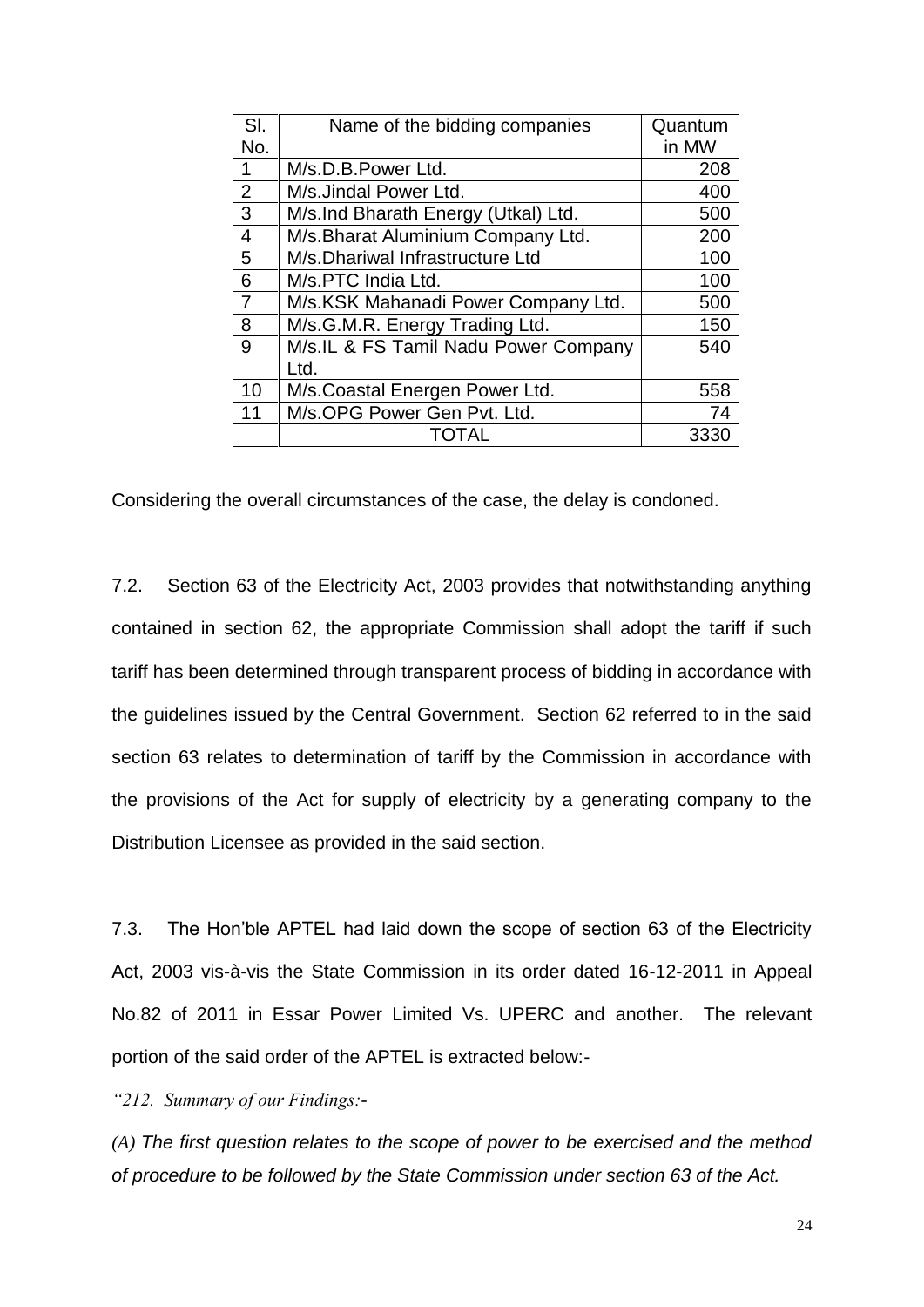*The powers of the State Commission are limited under Section 63 of the Act. The State Commission while dealing with the petition under Section 63 for adoption of tariff could either reject the petition if it finds that the bidding was not as per the statutory framework or adopt the tariff if it is discovered by a transparent process conducted as per Government of India guidelines. Section 63 starts with nonobstante clause and excludes the tariff determination powers of the State Commission under Section 62 of the Act. The entire focus of the competitive bidding process under Section 63 is to discover the competitive tariff in accordance with the market conditions and to finalize the competitive bidding process in accordance with Central government's guidelines, standard document of Request for Proposal and the PPA. Under Section 62 of the Act, the State Commission is required to collect various relevant data and carryout prudence check on the data furnished by the licensee/generating company for the purpose of fixing tariff. Hence determination of tariff under Section 62 is totally different from determination of tariff through competitive bidding process under Section 63. Competitive bidding process under Section 63 must be consistent with the Government of India guidelines. Any deviation from the standard Request for Proposal (RFP) and model PPA notified by the Government of India must be approved by the State Commission. This process must discover competitive tariff in accordance with market conditions from the successful bid- consistent with the guiding principles under section 61 of the Act."* 

In paragraph 212 (c) of the said judgment, the Hon'ble APTEL has further held as follows:-

*"..................... The objective of the competitive bidding is to protect and balance the Interest of all the parties concerned i.e. the distribution licensee, the bidder and the consumer. In other words, the entire competitive bidding process is not only to discover the tariff but also to discover the supplier who would be able to supply the required quantum of power to the procurer in timely manner."*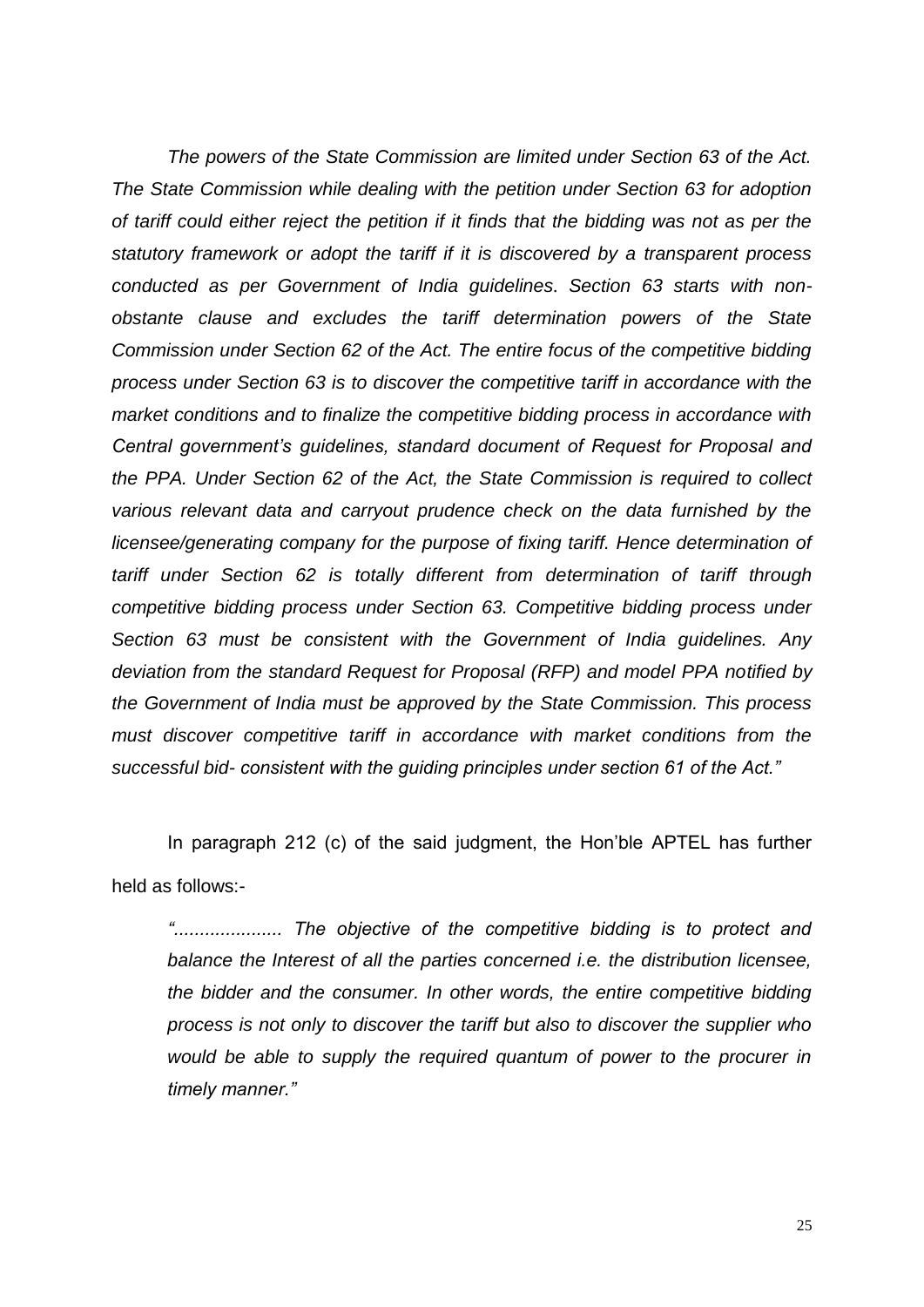Thus the role of the Commission in entertaining the petition under section 63 involves two aspects:-

- (1) to satisfy itself as to the discovery of the suppliers who would be able to supply the required quantum of power to the procurer in timely manner; and
- (2) to adopt the discovered tariff.

7.4. In its order dated 18-12-2012 made in M.P.No.37 of 2012, the Commission approved 1000 MW  $\pm$  20% of RTC Power for 15 years through long term under Case-I Bidding under section 63 of the Electricity Act, 2003. Further, after hearing the representative of TANGEDCO and after examination of the petition and additional affidavit filed by TANGEDCO in the said M.P.No.37 of 2012, the Commission approved the following deviation from the Government of India guidelines in the procurement of power through Case I Bidding.

*"(f) The matter was further heard by the Commission. After hearing the representative of TANGEDCO and after examination of the petition and additional affidavit, the Commission approves the following deviations:*

*(i) Payment mode is direct payment instead of LC. For Collateral arrangement, Standby LC /Bank Guarantee is provided in place of Credible Escrow Mechanism.*

*(ii) In case of Requisitioned Capacity being equal to or greater than 500 MW, the procurer shall have the option to decide the Scheduled Delivery Date, which shall not be less than five (5) months instead of four (4) years from the Effective Date.*

*(iii) In case of failure of the Seller to start supply of power to procurer even after expiry of "(6)" months instead of twelve (12) months from its Scheduled Delivery Date or the Revised Scheduled Delivery Date, as the case may be, it shall be considered as a Seller Event of Default and provisions of Article 11 shall apply.*

*(iv)* Networth should be equal to or greater than the value calculated at the rate of *Rs.0.50 crore per MW of capacity offered by the Bidder in its Bid or equivalent USD on date of opening of the tender instead of three years audited annual accounts.*

*(g) The Commission also directs the TANGEDCO to undertake the following exercises:-*

*(i) Rolling review of the demand supply position will have to be done every year by the TANGEDCO duly taking into account the load reduction due to Demand Side*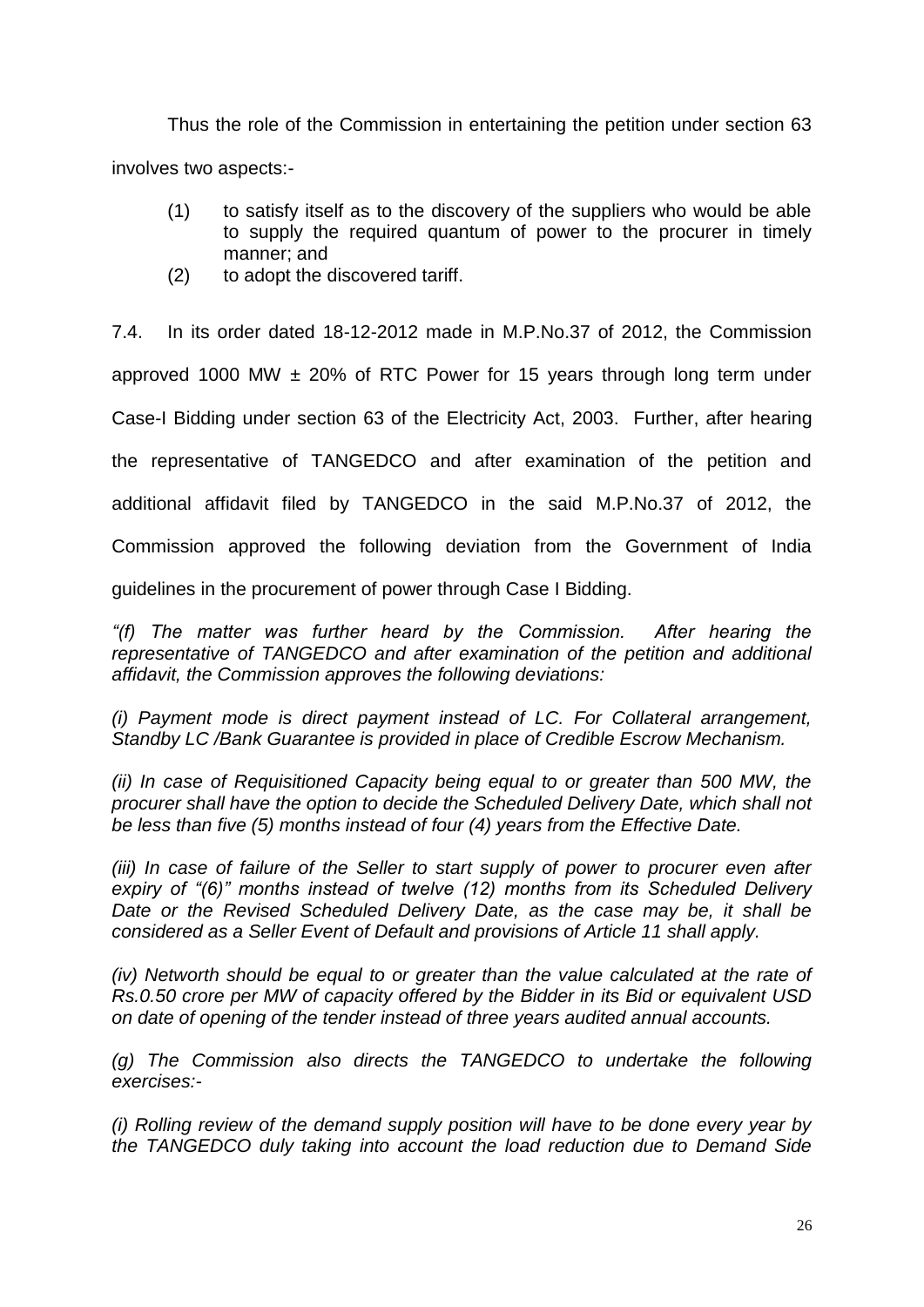*Management and accordingly capacity addition or bidding under case I or case II will have to be initiated on a year to year basis.*

*(ii) Demand Side Management activities leading to energy conservation and efficient use of energy needs to be stepped up on a regular basis by TANGEDCO.*

*(iii) The Board of Directors of TANGEDCO shall carefully examine the tariff obtained through the case I bidding in this case, before approaching the Commission for adoption of tariff, as commitment for 15 years will have to be made for this power purchase."*

TANGEDCO filed another Petition in M.P.No.27 of 2013 for procurement of

2122 MW being the balance power required out of estimated demand of power for

Tamil Nadu as per CEA estimation. The Commission in its order dated 18-10-2013

in the said M.P.No.27 of 2013 has passed the following order:-

*"This Commission by the order dated 18-12-2012 in M.P.No.37 of 2012 has already allowed the petition filed by TANGEDCO for procurement of 1000 MW ± 20% of RTC power for 15 years through long term under case 1 bidding procedure issued by Ministry of Power, Government of India under section 63 of the Electricity Act, 2003 and also approved certain deviations in the procedure as mentioned in the said order.*

*8.2 In the said tender the following 12 bidders participated and offered the following quantum:-*

| SI.            | Name of the       | Fuel            | Source            | <b>Offered</b> |
|----------------|-------------------|-----------------|-------------------|----------------|
| No.            | Company           |                 |                   | Quantum        |
| 1              | M/s.DB Power      |                 | Chattisgarh       | 208 MW         |
| $\overline{2}$ | M/s.Jindal        |                 | Chattisgarh       | 400 MW         |
| 3              | M/s.Ind Bharath   | Domestic        | Orissa            | 500 MW         |
| 4              | M/s.BALCO         | Coal<br>Linkage | Chattisgarh       | <b>200 MW</b>  |
| 5              | M/s.Dhariwal      |                 | Maharashtra       | 100 MW         |
| 6              | M/s.PTC Jharkhand |                 | <b>Jharkhand</b>  | 100 MW         |
| 7              | M/s.KSK           |                 | Chattisgarh       | 500 MW         |
| 8              | M/s.GMR           |                 | Maharashtra       | 150 MW         |
| 9              | $M/s$ . IL & $FS$ |                 | <b>Tamil Nadu</b> | 540 MW         |
| 10             | M/s.Coastal       | <b>Imported</b> | <b>Tamil Nadu</b> | 548 MW         |
| 11             | M/s.OPG           | Coal            | <b>Tamil Nadu</b> | <b>74 MW</b>   |
| 12             | M/s.Simhapuri     |                 | Andhra            | 100 MW         |
|                |                   |                 | Pradesh           |                |
|                |                   | Total           |                   | 3430 MW        |

*8.3 In the above Table Sl.No.2 to Sl.No.4 have agreed to match L1 rate as well as for the additional rebate of Rs.0.02 per unit of energy as per the PPA, Article 8.3.6(a) of the PPA provides as follows:-*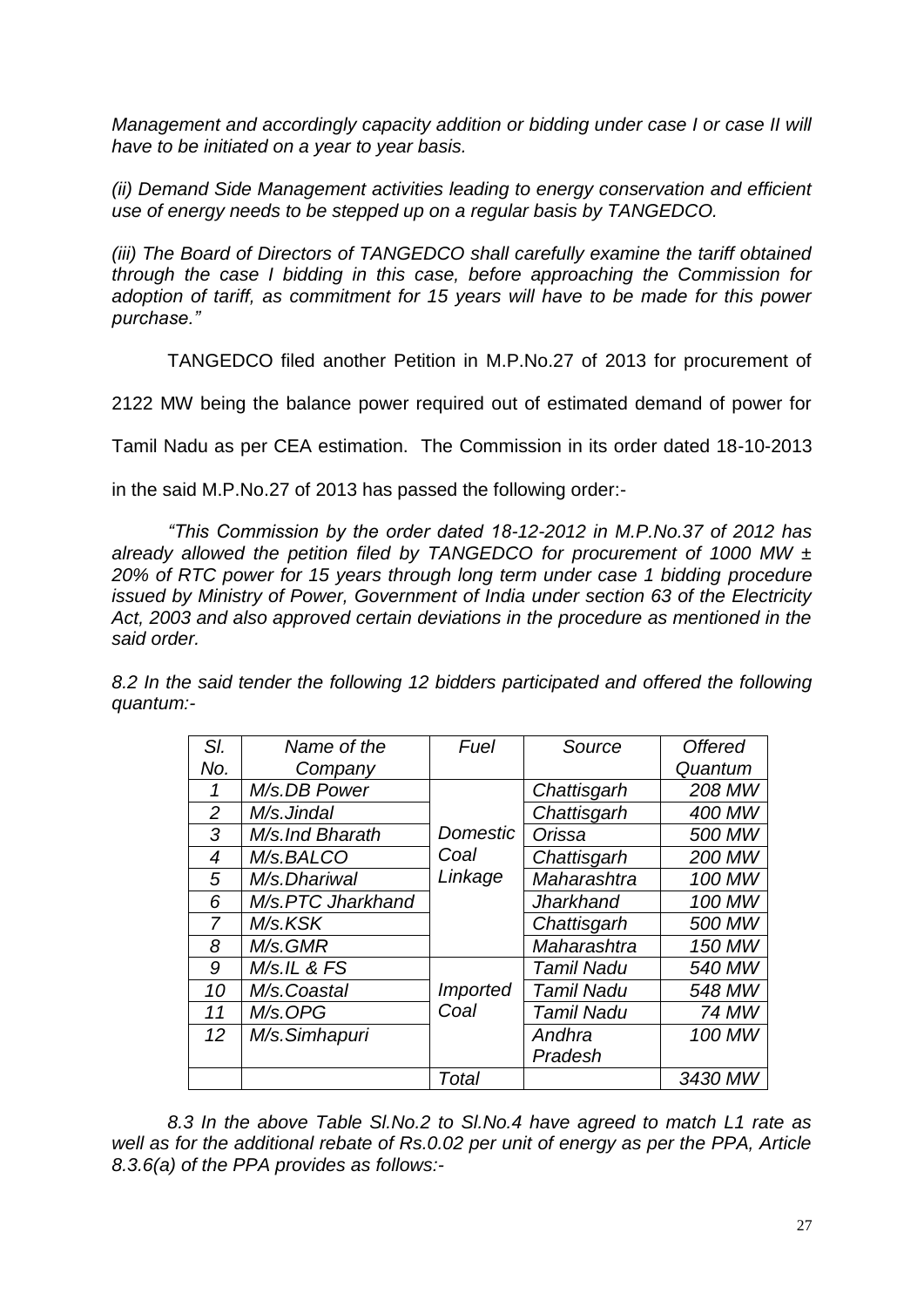*"An additional rebate of 0.02/unit of scheduled energy as per the provisional*  bill payable in the first five contract years starting from scheduled delivery *date provided one hundred percent of the provisional bill is credited to seller's account within 5 days from the date of issuance of provisional bill."*

*Hence LOI was issued to the said four bidders (L1 to L4) for a total quantity of 1208 MW by the TANGEDCO.*

*8.4 Negotiation was conducted by TANGEDCO with the remaining bidders to match L1 rate and additional rebate for repayment with the following bidders and above action was ratified by the Board of TANGEDCO in its 38th meeting."*

| SI.No.           | Name of the      | <b>Offered</b> |
|------------------|------------------|----------------|
|                  | Company          | Quantum        |
| 1                | M/s.BALCO        | <b>Balance</b> |
|                  |                  | 100 MW         |
| 2                | M/s.Dhariwal     | 100 MW         |
| 3                | M/s.PTC          | 100 MW         |
| $\boldsymbol{4}$ | M/s.KSK          | 500 MW         |
| 5                | M/s.GMR          | 150 MW         |
| 6                | $M/s$ .IL & $FS$ | 540 MW         |
| 7                | M/s.Coastal      | 548 MW         |
| 8                | $M/s$ . OPG      | 74 MW          |
| 9                | M/s.Simhapuri    | 100 MW         |
|                  | Total            | 2222 MW        |

*8.5. Out of the above bidders, L12 bidder, namely M/s.Simhapuri (offered quantum 100 MW) has not given concurrence to match L1 rate and additional rebate. Therefore, TANGEDCO filed the present petition seeking approval for the purchase of remaining 2122 MW (2222-100) from the other bidders who opted to match the bidder."*

#### *x x x x*

*"Further, the Commission approves the procurement of balance quantum of 2122 MW in Tender No.03/PPLT/2012 floated by TANGEDCO under case 1 bidding subject to the deviation already approved in M.P.No.37 of 2012 dated 18-12-2012, considering the absolute need to procure additional power to maintain a stable power position."*

7.5. Thus, the Commission has already granted approval for procurement of a quantum of 3330 MW under Case I Bidding (1000 MW  $\pm$  20% of RTC and 2122 MW). While so, TANGEDCO filed the present PPAP No.3 of 2014 for adoption of the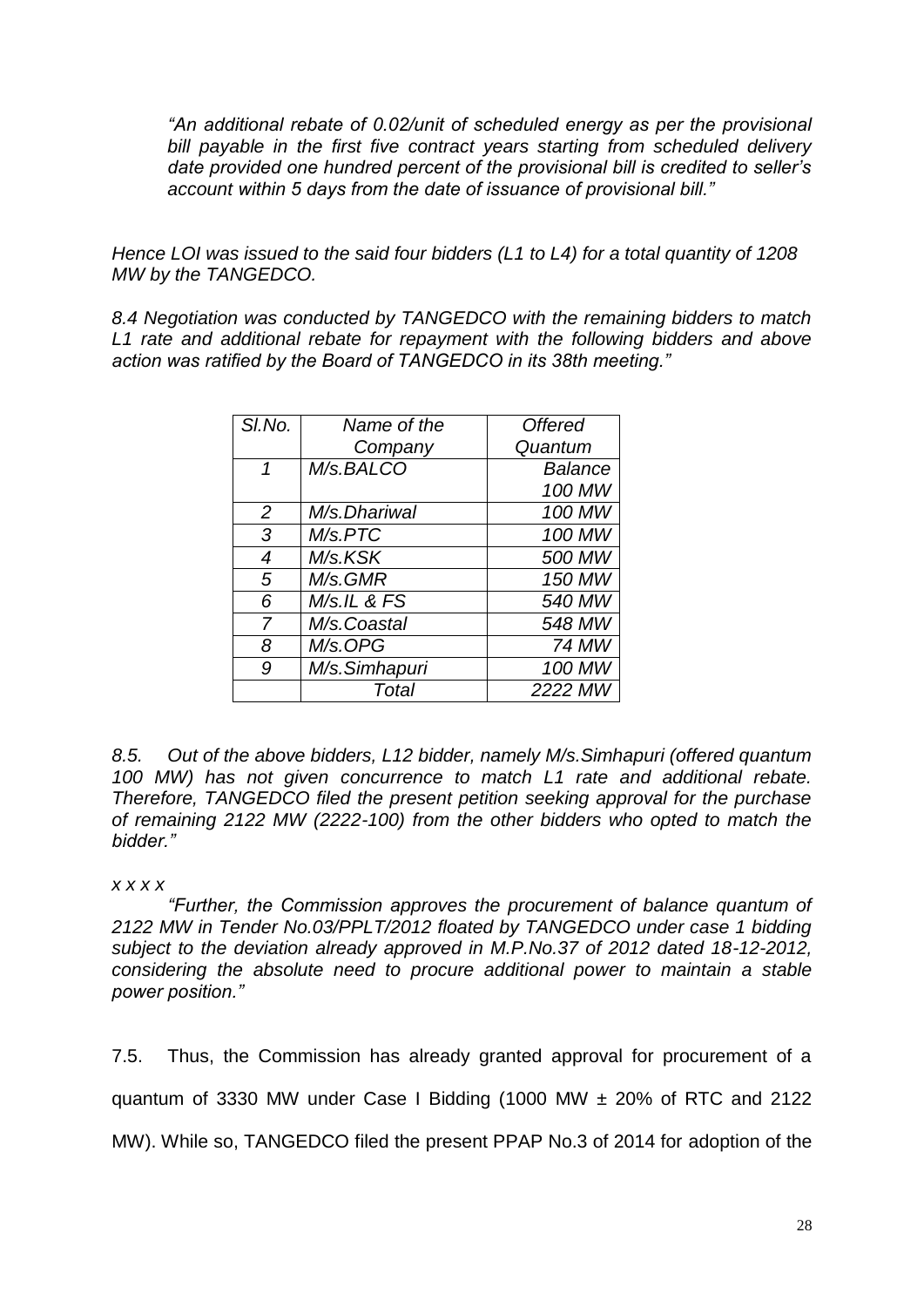levelised tariff of Rs.4.91 per kWhr for purchase of 3330 MW Base Load Power under section 63 as already stated above. The above PPAP is filed with the Commission as required under Clause 6.4 of the MoP guidelines since the said clause mandates that the signed PPA along with the certification / certificates provided by the Evaluation Committee and by the procurer as provided in Clause 6.2 of the said guidelines shall be forwarded to the appropriate Commission for adoption of tariffs in terms of section 63 of the Electricity Act, 2003. TANGEDCO has enclosed the following with the PPAP:-

- (a) Copy of the PPA signed with the bidders.
- (b) Bid Evaluation Committee and Procurer Certificate.
- (c) Levelised tariff working sheet of 11 Bidders comprising of all escalable nonescalable components quoted by the bidders and CERC Esclation Rate used for evaluation by TANGEDCO for calculation of levelised tariff.

7.6. TANGEDCO has stated that the levelised tariff of Rs.4.91 per kWhr has been discovered in the tender through competitive bidding by following guidelines of MoP and the Evaluation Committee has also certified that Bid Evaluation has been done in a transparent manner and in conformity with the Government of India guidelines. Therefore, in terms of section 63 of the Act, the Commission adopts the levelised tariff of Rs.4.91 per kWhr for procurement of 3330 MW Base Load Power as discovered under Tender No.03/PPLT/2011.

7.7. During the hearing of the above P.P.A.P. held on 23-02-2016, the TANGEDCO submitted interalia that M/s.Coastal Energen Private Ltd., M/s.IL&FS Tamil Nadu Power Company Ltd. and OPG Power Generation Pvt. Ltd. have offered some reduction in the rate discovered in the tender for specific periods. The